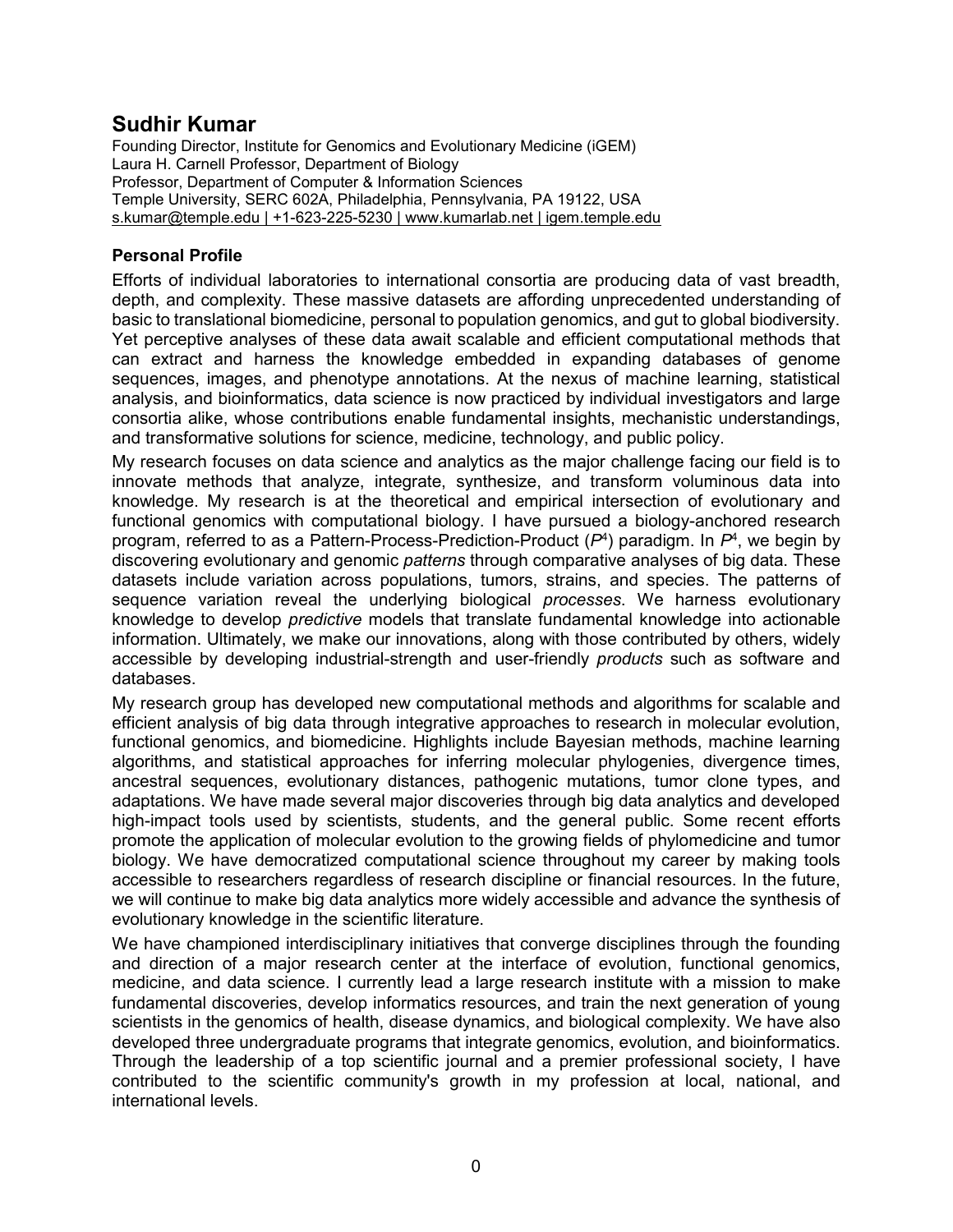# **Sudhir Kumar**

Founding Director, Institute for Genomics and Evolutionary Medicine (iGEM) Laura H. Carnell Professor, Department of Biology Professor, Department of Computer & Information Sciences Temple University, SERC 602A, Philadelphia, Pennsylvania, PA 19122, USA s.kumar@temple.edu | +1-623-225-5230 | www.kumarlab.net | igem.temple.edu

# **EDUCATION**

| <b>Ph.D.</b> Genetics                                                                                    | $1991 - 1996$    |
|----------------------------------------------------------------------------------------------------------|------------------|
| Pennsylvania State University                                                                            |                  |
| University Park, Pennsylvania, USA                                                                       |                  |
| <b>Thesis: Molecular Evolutionary Analysis</b>                                                           |                  |
| New Phylogeny Reconstruction Algorithm, Computer Application, and Data Analysis<br>Mentor: Masatoshi Nei |                  |
| <b>M.Sc.</b> Biological Sciences* (Hons.)                                                                | $1985 - 1990$    |
| Birla Institute of Technology and Sciences, BITS                                                         |                  |
| Pilani, Rajasthan, India                                                                                 |                  |
| <b>Thesis: Computer Simulation in Population Genetics</b><br>Mentor: Sandhya Mitra                       |                  |
| <b>B.Eng.</b> Electrical & Electronics engineering* (Hons.)                                              | $1985 - 1990$    |
| Birla Institute of Technology and Sciences, BITS                                                         |                  |
| Pilani, Rajasthan, India                                                                                 |                  |
| *M.Sc. and B.Engg were completed simultaneously in a visionary dual degree program.                      |                  |
| PROFESSIONAL APPOINTMENTS                                                                                |                  |
| Temple University, Philadelphia, Pennsylvania, USA                                                       |                  |
| Founding Director, Institute for Genomics and Evolutionary Medicine                                      | $2014 -$ Present |
| Laura H. Carnell Professor, Department of Biology                                                        | $2014 -$ Present |
| <b>Full Professor, Department of Computer Information &amp; Sciences</b>                                 | $2014 -$ Present |
| Arizona State University, Tempe, Arizona, USA                                                            |                  |
| Regents' Professor, School of Life Sciences                                                              | $2012 - 2014$    |
| Foundation Professor, School of Life Sciences                                                            | $2011 - 2014$    |
| Director, Center for Evolutionary Medicine and Informatics, Biodesign Institute                          | $2010 - 2014$    |
| Full Professor, School of Life Sciences                                                                  | $2006 - 2011$    |
| Director, Center for Evolutionary Functional Genomics, Biodesign Institute                               | $2003 - 2010$    |
| Faculty Leader, Genomics, Evolution & Bioinformatics, School of Life Sciences                            | $2003 - 2004$    |
| Associate Professor, School of Life Sciences                                                             | $2002 - 2006$    |
| <b>Assistant Professor, Department of Biology</b>                                                        | $1998 - 2002$    |
| Pennsylvania State University, University Park, USA (Mentor: Masatoshi Nei)                              |                  |
| Postdoctoral Fellow, Department of Biology                                                               | $1996 - 1998$    |
| <b>Research Assistant, Department of Biology</b>                                                         | $1991 - 1996$    |
| <b>ADVISOR AND CONSULTANT</b>                                                                            |                  |
| Scientific Advisory Board Member, Ciscovery Bio Inc., USA                                                | $2021 -$ Present |
| Scientific Advisory Board Member, Eloxx Pharmaceuticals, USA                                             | $2018 -$ Present |
| Chief Scientific Officer, Espis Vaccines, USA,                                                           | $2008 - 2010$    |
| Consultant, Amerigenics, Inc., USA                                                                       | 2006             |
| Advisory Committee Member, National Center for Evolutionary Synthesis                                    | $2006 - 2009$    |
| Consultant, Pharmacia Corporation, USA                                                                   | $2002 - 2003$    |
| Member, Astrobiology/Evolutionary Genomics Focus Group, NASA                                             | 2000             |
| Advisory Board, SICCS, Northern Arizona University, USA                                                  | $2016 - 2019$    |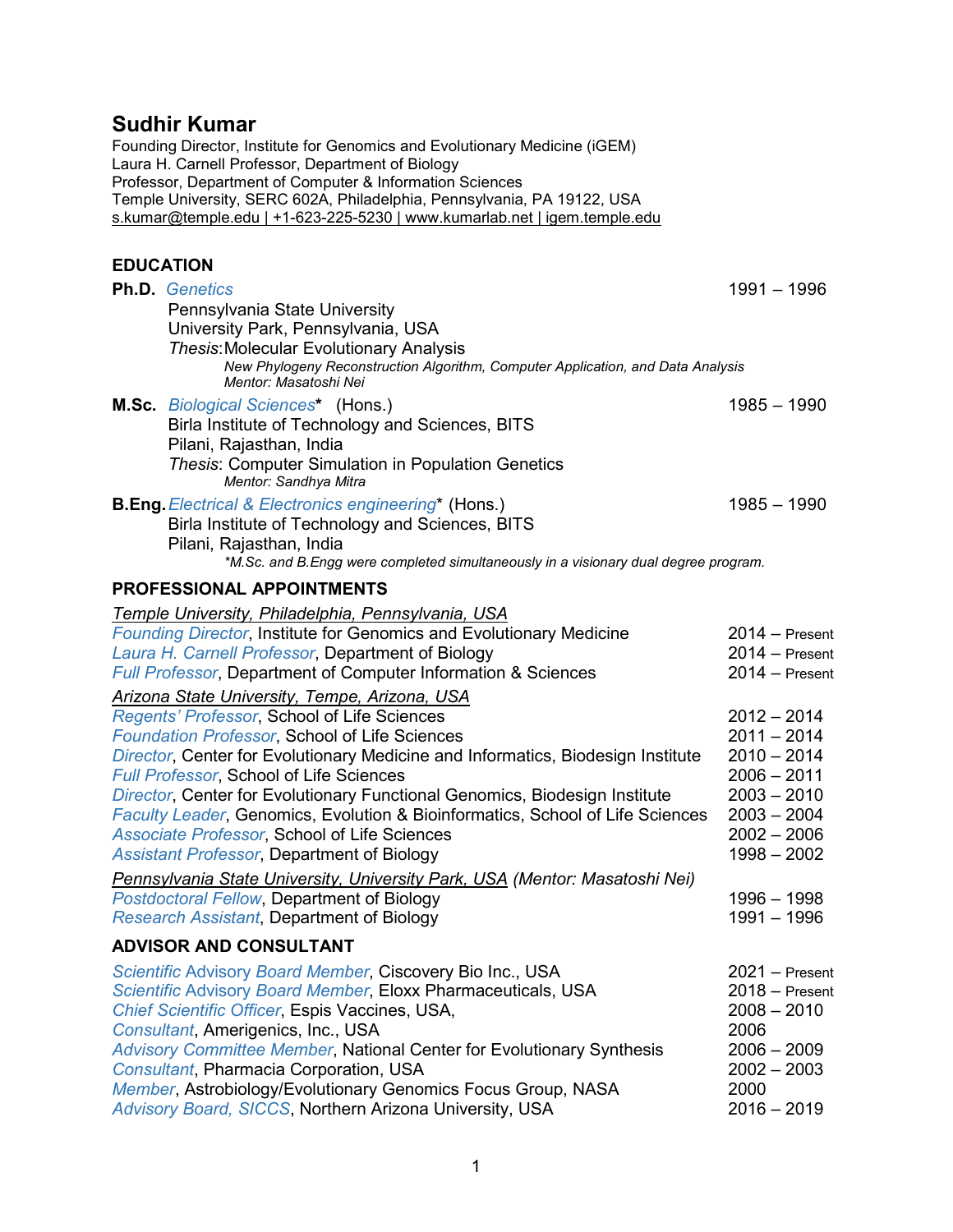| Member, Thought Leader Summit, American Heart Association, USA<br>Member, Review Committee, Genomic Sciences Program, NC State U.<br>Advisory Board, Münster Graduate School of Evolution, Münster, Germany<br>Member, Review Committee, Inst. Genomics & Bioinfo. U. California, Irvine<br>Advisory Board, FlyBase, Harvard University, USA<br>Advisory Member, Committee on Evolutionary Bioinfo. U. South Dakota<br>Member, NESCent group on Evolutionary Informatics (Interoperability)                                                                                                                                 | 2015<br>2015<br>2011<br>2010 & 2005<br>$2007 - 2008$<br>2006<br>$2006 - 2008$ |
|-----------------------------------------------------------------------------------------------------------------------------------------------------------------------------------------------------------------------------------------------------------------------------------------------------------------------------------------------------------------------------------------------------------------------------------------------------------------------------------------------------------------------------------------------------------------------------------------------------------------------------|-------------------------------------------------------------------------------|
| <b>AWARDS AND HONORS</b>                                                                                                                                                                                                                                                                                                                                                                                                                                                                                                                                                                                                    |                                                                               |
| <u>Societies, Associations, and Academic</u><br>Dean's Distinguished Excellence in Research Award, Temple University<br>Highly-Cited Researcher <sup>1</sup> , Clarivate Web of Science<br><b>Community Service Award, Society for Molecular Evolution and Biology</b><br>Fellow (elected), American Association for the Advancement of Science<br>Citation: Exemplary contributions in<br>evolutionary<br>bioinformatics,<br>particularly in developing high-impact comparative analysis software for<br>biologists and in illuminating the evolutionary dynamics of mutations and<br>species through comparative genomics | 2021<br>2021<br>2017<br>2009                                                  |
| Outstanding Science Alumni Award, Pennsylvania State University<br><b>Top-100 Scientist by Platinum H-Index</b><br>Archives of Environmental/Occupational Health (2015) 70:69-67                                                                                                                                                                                                                                                                                                                                                                                                                                            | 2015<br>2015                                                                  |
| Faculty of the Game, Temple Vs. Penn State Football, Temple Athletics<br>Highly-Cited Researcher, Thomson-Reuter Web of Science<br>Most Influential Minds, Thomson Reuters ScienceWatch<br>Fellow of F1000, Faculty of 1000, Ltd.<br>Visiting Fellowship Award, Japanese Society for Promotion of Science<br>Governor's Celebration of Innovation - Academia (Finalist), State of Arizona                                                                                                                                                                                                                                   | 2015<br>2014<br>2014<br>2017<br>2020 & 2008<br>2011 & 2009                    |
| Honorary Professorship, School of Computing and Informatics, ASU<br><b>Exemplar Faculty, Arizona State University</b><br>Top-10 most-cited scientist in Computer Sciences (Web of Science)<br><b>Innovation Award in Functional Genomics, Burroughs Wellcome Fund</b>                                                                                                                                                                                                                                                                                                                                                       | 2009<br>2006<br>2004<br>2000                                                  |
| <b>Citations</b><br>236,000+ citations (Google Scholar)<br>https://tinyurl.com/KumarScholar<br>H-index = $80$ ; i10-index = $161$<br>200,000+ citations to software and databases<br>➤<br>20,000+ citations to new methods and discoveries<br>➤<br>10,000+ citations to books and reviews<br>⋗                                                                                                                                                                                                                                                                                                                              | 2022                                                                          |
| Top-100 article of all time<br>One article describing the MEGA software (Molecular Biology and Evolution,<br>2007, 24:1596-1599) was among the top-100 most-cited papers of all time<br>(Nature, Oct 29/2014).                                                                                                                                                                                                                                                                                                                                                                                                              | 2014                                                                          |
| Top-cited article of the decade<br>MEGA software article (Molecular Biology and Evolution, 2007, 24:1596-1599)<br>was the most-cited article of the decade in the SCOPUS Agriculture and<br>Biological Sciences section.                                                                                                                                                                                                                                                                                                                                                                                                    | 2014                                                                          |

<span id="page-2-0"></span> <sup>1</sup> Highly Cited Researchers™ have demonstrated significant and broad influence reflected in their publication of multiple highly cited papers over the last decade. These highly cited papers rank in the top 1% by citations for a field or fields and publication year in the Web of Science™. Of the world's population of scientists and social scientists, Highly Cited Researchers are 1 in 1,000[. https://recognition.webofscience.com/awards/highly-cited/2021/](https://recognition.webofscience.com/awards/highly-cited/2021/)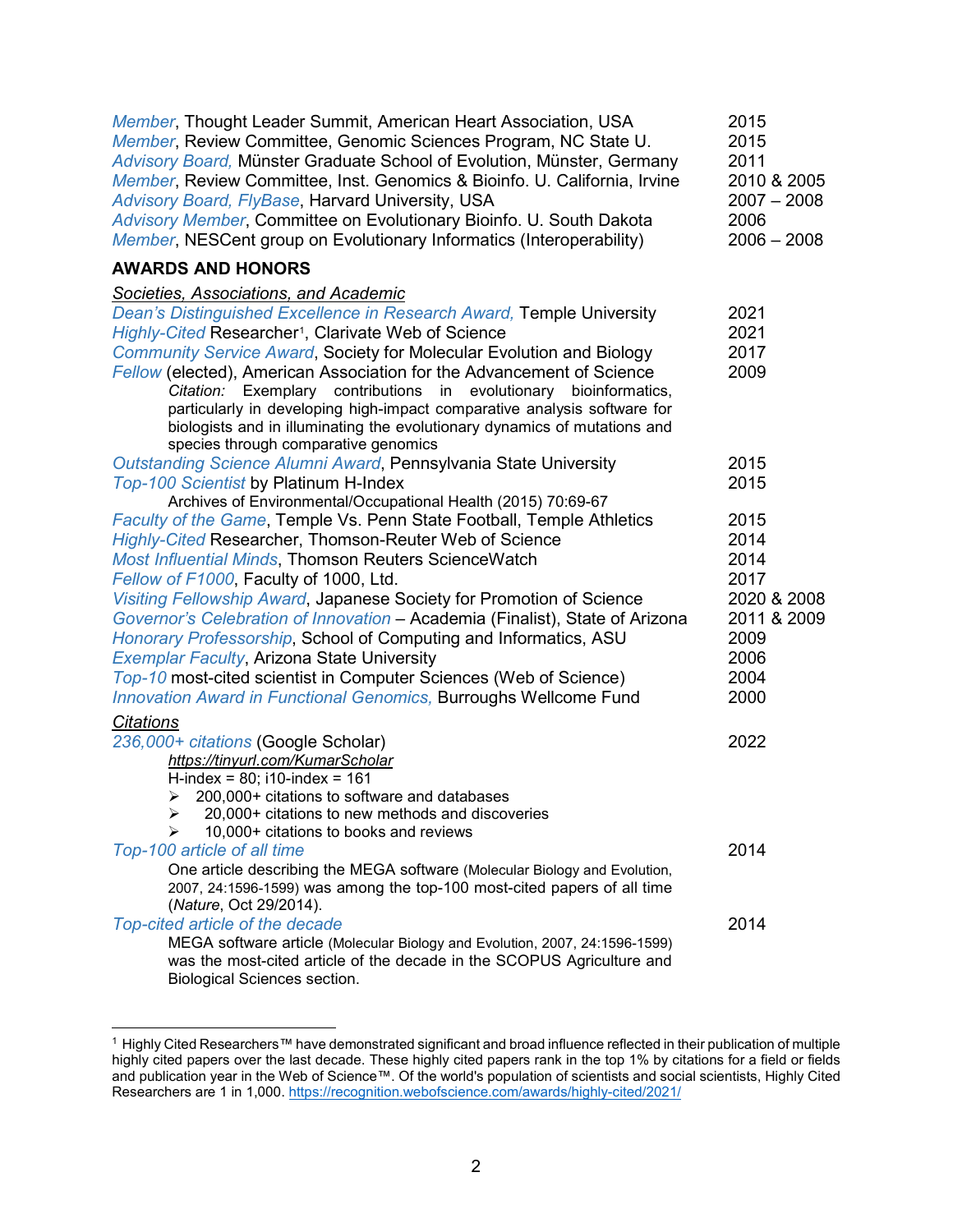# *Hot Papers/Citation Classics/Emerging Classics[2](#page-3-0)*

| <b>Biology &amp; Biochemistry</b>                                                            |                                      |
|----------------------------------------------------------------------------------------------|--------------------------------------|
| Molecular Biology and Evolution 35:1770-1782<br>Molecular Biology and Evolution 35:1547-1549 | $2018 -$ Present<br>$2018 -$ Present |
| Molecular Biology and Evolution 38:3022-3027                                                 | $2021 - 2022$                        |
| Molecular Biology and Evolution 37:1237-1239                                                 | $2020 - 2022$                        |
| Molecular Biology and Evolution 34:1812-1819                                                 | $2017 - 2021$                        |
| Molecular Biology and Evolution 33:1870-1874                                                 | $2016 - 2021$                        |
| Molecular Biology and Evolution 32:835-845                                                   | $2015 - 2021$                        |
| Molecular Biology and Evolution 30:2725-2729                                                 | $2013 - 2021$<br>$2011 - 2021$       |
| Molecular Biology and Evolution 28:2731-2739<br>Molecular Biology and Evolution 24:1596-1599 | 2007                                 |
| <b>Computer Science</b>                                                                      |                                      |
| Briefings in Bioinformatics 9:299-306                                                        | 2008                                 |
| Briefings in Bioinformatics 5:150-163                                                        | 2004                                 |
| Bioinformatics 17:1244-1245                                                                  | 2001                                 |
| Multidisciplinary Sciences section                                                           |                                      |
| PNAS 101:11030-11035                                                                         | 2004                                 |
| <b>Biology section</b>                                                                       |                                      |
| Bioinformatics 17:1244-1245                                                                  | 2001                                 |
| Nature 392:917-920                                                                           | 1998                                 |
| Faculty of 1000 Prime                                                                        |                                      |
| PNAS (2012) 109:19333-1933                                                                   | 2013                                 |
| <b>SCIENCE editor's choice</b><br>Molecular Biology and Evolution (2006) 23:1946-1951        | 2006                                 |
|                                                                                              |                                      |
| <b>PROFESSIONAL SERVICE</b>                                                                  |                                      |
| <b>Societies</b>                                                                             |                                      |
| <b>President (elected), Society for Molecular Biology and Evolution</b>                      | 2013                                 |
| <b>Councilor, Society for Molecular Biology and Evolution</b>                                | $2012 -$ Present                     |
| Secretary (elected), Society for Molecular Biology and Evolution                             | $2004 - 2006$                        |
| Webmaster, Society for Molecular Biology and Evolution                                       | $2004 - 2008$                        |
| <b>Webmaster, American Genetic Association</b>                                               | $1999 - 2007$                        |
| Editorial                                                                                    |                                      |
| Editor-in-Chief, Molecular Biology and Evolution; Impact Factor = 16+                        | $2012 -$ Present                     |
| <b>Editorial Board, Genome Research</b>                                                      | $2005 - 2009$                        |
| <b>Editorial Board, Molecular and Developmental Evolution</b>                                | $2004 - 2010$                        |
| <b>Associate Editor, Gene: Functional Genomics</b>                                           | $2005 - 2006$                        |
| Associate Editor, Journal of Heredity                                                        | $1999 - 2005$                        |
| <b>Associate Editor, Molecular Biology and Evolution</b>                                     | $2005 - 2012$                        |
| <b>Associate Editor, Quarterly Reviews of Biology</b>                                        | $2010 - 2014$                        |
| <b>Associate Editor, Evolutionary Bioinformatics</b>                                         | $2005 - 2014$                        |
| <b>Editorial Board, Biomolecules</b>                                                         | $2010 - 2014$                        |
| <b>Editorial Board, Bioinformatics and Biology Insights</b>                                  | $2009 - 2014$                        |
| National Institutes of Health (NIH)                                                          |                                      |
| Co-Chair, Information Technology in Cancer Research Section                                  | 2018                                 |

**Chair, Genome Variation, and Evolution Study Section 2016 - 2018** 2016 - 2018

<span id="page-3-0"></span> <sup>2</sup> Essential Science Indicators (Web of Science) gives a HOT paper designation to articles in the top 0.1% of all articles published in the past two years. It assigns a Citation classic/Highly Cited designation to an article if the citation count is in the 1% of all articles in the last 10 years.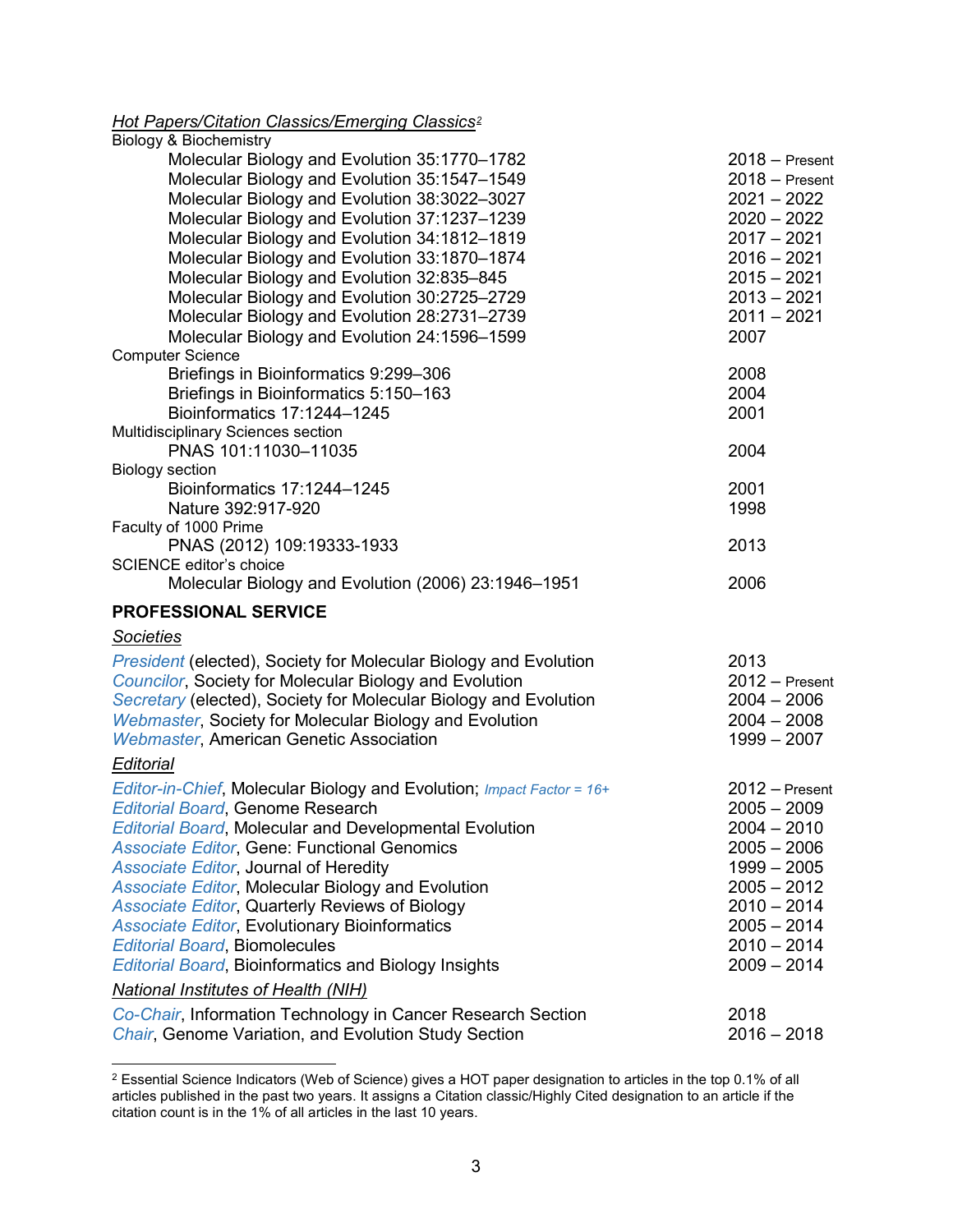| Member, Genome Variation and Evolution Study Section<br>Member, BioData Management and Analysis Study Section                                                                                                                                                                                                                                                                                                                                                                                                                                                                                                                                                                                                                                                                    | $2014 - 2016$<br>$2006 - 2010$ |
|----------------------------------------------------------------------------------------------------------------------------------------------------------------------------------------------------------------------------------------------------------------------------------------------------------------------------------------------------------------------------------------------------------------------------------------------------------------------------------------------------------------------------------------------------------------------------------------------------------------------------------------------------------------------------------------------------------------------------------------------------------------------------------|--------------------------------|
| <b>National Science Foundation</b>                                                                                                                                                                                                                                                                                                                                                                                                                                                                                                                                                                                                                                                                                                                                               |                                |
| Member, Information Technology Research-Medium Panel<br>Member, Information Technology Research-Small Panel                                                                                                                                                                                                                                                                                                                                                                                                                                                                                                                                                                                                                                                                      | 2003<br>2002                   |
| <b>PROFESSIONAL AFFILIATIONS</b>                                                                                                                                                                                                                                                                                                                                                                                                                                                                                                                                                                                                                                                                                                                                                 |                                |
| Academic faculty and membership                                                                                                                                                                                                                                                                                                                                                                                                                                                                                                                                                                                                                                                                                                                                                  |                                |
| Affiliated Faculty, Center for Sustainable Communities, Temple University                                                                                                                                                                                                                                                                                                                                                                                                                                                                                                                                                                                                                                                                                                        | $2019 -$ Present               |
| Member, Molecular Therapeutics Program, Fox Chase Cancer Center, USA                                                                                                                                                                                                                                                                                                                                                                                                                                                                                                                                                                                                                                                                                                             | $2014 -$ Present               |
| <b>Adjunct Professor, Research Center for Genomics and Bioinformatics</b><br>Tokyo Metropolitan University, Tokyo, Japan                                                                                                                                                                                                                                                                                                                                                                                                                                                                                                                                                                                                                                                         | $2013 -$ Present               |
| Adjunct Professor, Center of Excellence in Genomic Medicine Research<br>King Abdulaziz University, Jeddah, Saudi Arabia                                                                                                                                                                                                                                                                                                                                                                                                                                                                                                                                                                                                                                                          | $2013 -$ Present               |
| <b>Guest Professor, Center for Computational and Evolutionary Biology</b><br>Institute of Zoology at Beijing, China                                                                                                                                                                                                                                                                                                                                                                                                                                                                                                                                                                                                                                                              | 2007                           |
| Affiliate Professor, Department of Biomedical Informatics, Arizona State                                                                                                                                                                                                                                                                                                                                                                                                                                                                                                                                                                                                                                                                                                         | $2005 - 2007$                  |
| Adjunct Senior Investigator, Translational Genomics Research Institute, USA                                                                                                                                                                                                                                                                                                                                                                                                                                                                                                                                                                                                                                                                                                      | $2004 - 2007$                  |
| Affiliate Professor, School of Computing, Informatics, and Decision                                                                                                                                                                                                                                                                                                                                                                                                                                                                                                                                                                                                                                                                                                              | 2002                           |
| Support Engineering, Arizona State University, Tempe, AZ, USA<br>Associate Member, Astrobiology Research Center, Penn State University                                                                                                                                                                                                                                                                                                                                                                                                                                                                                                                                                                                                                                           | 1998                           |
| <b>MEMBERSHIPS IN SCIENTIFIC &amp; PROFESSIONAL ORGANIZATIONS</b><br>American Association for the Advancement of Science<br>American Association for Cancer Research<br><b>American Genetic Association</b><br>The Genetics Society of America<br><b>Human Genome Variation Society</b><br>International Society of Computational Biologists (lifetime)<br>National Association of Biology Teachers<br>Society for Molecular Biology and Evolution (lifetime)<br>Society for the Study of Evolution (lifetime)                                                                                                                                                                                                                                                                   |                                |
| <b>LEADERSHIP OF INSTITUTIONAL AND GLOBAL ORGANIZATIONS</b>                                                                                                                                                                                                                                                                                                                                                                                                                                                                                                                                                                                                                                                                                                                      |                                |
| Center for Evolutionary Functional Genomics at Arizona State University<br>I was invited to lead a university-wide initiative in Genome Informatics in<br>collaboration with the Computer Science department leaders in 2000. This<br>initiative's success was the precursor to establishing a new Center for<br>Evolutionary Functional Genomics (EFG) in the newly formed Biodesign<br>Institute. I collaborated with leaders of Life Sciences, Anthropology,<br>Computer Sciences, and Biomedical Informatics to recruit and mentor<br>many outstanding faculty members in evolutionary biology, functional<br>genomics, infectious diseases, and big data informatics. EFG became an<br>intellectual hub of well-funded interdisciplinary research and graduate<br>training. | $2002 - 2010$                  |
| Center for Evolutionary Medicine and Informatics at Arizona State University<br>Recognizing the emerging importance of evolution and medicine's<br>interface, I led the evolution of EFG into the Center for Evolutionary                                                                                                                                                                                                                                                                                                                                                                                                                                                                                                                                                        | $2010 - 2014$                  |

Medicine and Informatics (CEMI). CEMI was featured in *Nature Medicine* (12/2010, 16:1346) as the premier evolutionary medicine center globally, with four major themes: Personal Genomics, Disease Origins, Functional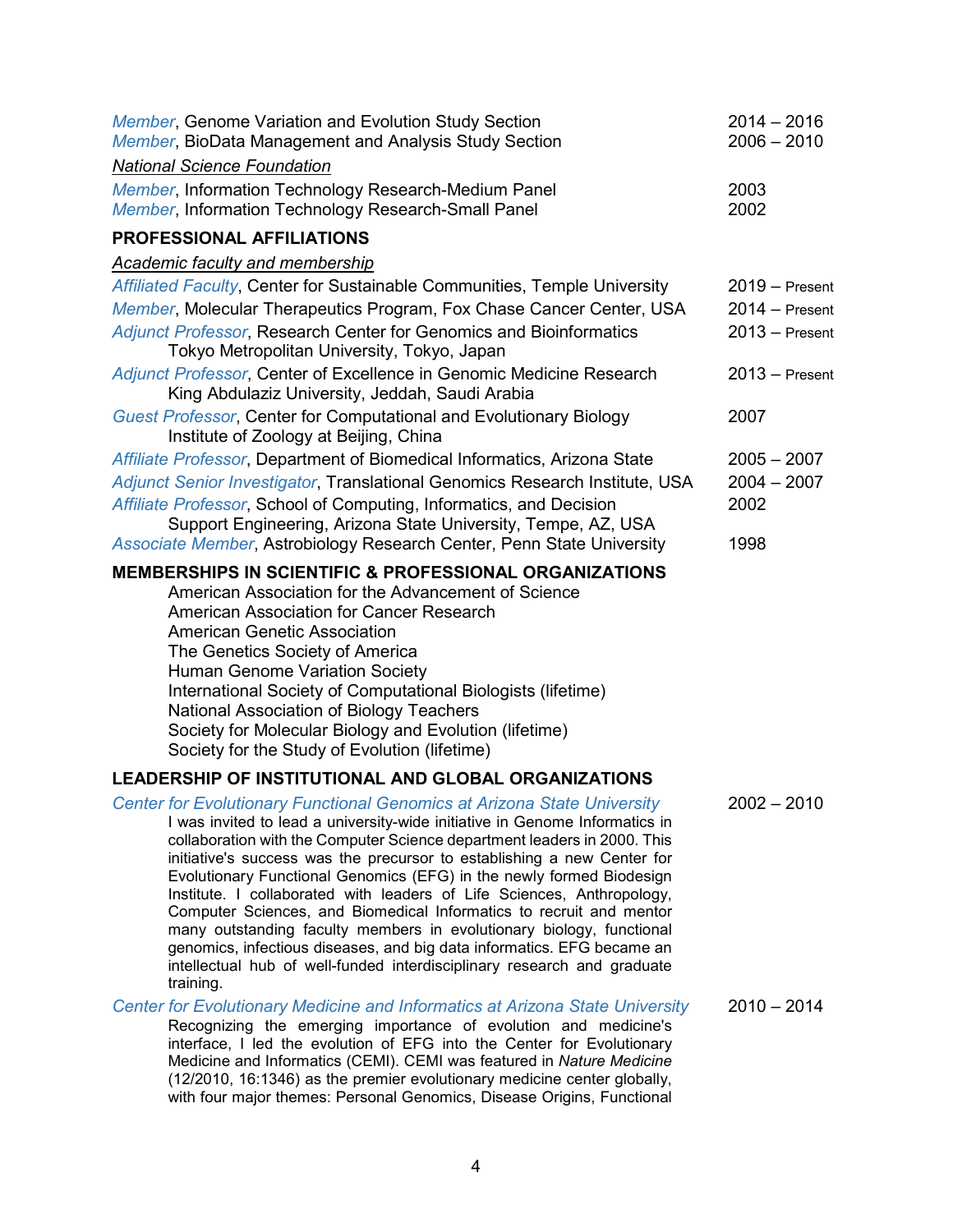Proteomics, and Discovery Bioinformatics. CEMI developed world leaders in evolutionary medicine, synthetic genetics, epidemiology, and machine learning. High scholarly impact, considerable extramural funding, and training of many interdisciplinary graduates were highlights of CEMI.

#### *Institute for Genomics and Evolutionary Medicine at Temple University* 2014 – Present

A Temple-wide institute with a mission to harness molecular evolutionary rules of life to make breakthroughs in genome medicine and biodiversity, develop innovative computational methods for big data, and train young minds to pursue the next generation of challenges. We have developed research and teaching excellence at the convergence of genomics, evolution, and medicine, with a strong focus on machine learning, somatic evolution of tumors, malaria epidemiology, and infectious and complex diseases. The Institute has already made a positive impact through outstanding scholarship and software and database product developments and has a solid record of extramural funding and teaching. The Institute has also successfully developed a high-performance computing environment collaboratively through extramural funding from local (PA Commonwealth University Enhancement program) and national agencies (National Science Foundation).

#### *Molecular Biology and Evolution (MBE)* 2012 – Present

I am serving the scientific community as the Editor-in-Chief of MBE. Every year, I receive ~1,500 manuscripts and handle them editorially in close collaboration with 60 eminent scientists and four staff members. We have made MBE the top specialist journal in molecular evolution that publishes fundamental discoveries, methods, and tools. During my term, I have modernized the MBE website, made the editorial system more efficient and transparent, established a press office for outreach, and developed mechanisms to celebrate authors. Consequently, we have a high-impact, fast turn-around journal. I also manage some production, the press office, website updates, and budgets (\$1M annually). We are proud to return a large income to the Society for Molecular Biology and Evolution that supports scientific conferences, initiatives, and young investigators.

#### **LEADERSHIP OF MAJOR RESEARCH RESOURCES**

# *MEGA: Molecular Evolutionary Genetics Analysis software* 1993 – Present

#### *megasoftware.net*

This is user-friendly software to analyze molecular sequences. First published in 1993, it is currently in its 11<sup>th</sup> major release and fully crossplatform. It is downloaded over 350,000 times each year (2.5 million downloads to date) and cited in over 21,000 publications annually (> 200,000-lifetime citations). It continues to be developed actively.[3](#page-5-0)

#### *TimeTree: The Timescale of Life knowledge-base* 2004 – Present

#### *timetree.org*

TimeTree is a knowledge base for scientists and the general public to access divergence times estimated from molecular dates and published in peer-reviewed scientific journals. It currently contains a global evolutionary synthesis of the evolutionary tree of >140,000 species based on published dates from >4,000 articles. Over 250,000 queries are launched annually on this web resource and the associated iPhone app. It continues to be expanded actively.

<span id="page-5-0"></span> <sup>3</sup> MEGA's 25-year history is chronicled in a news story in *Molecular Biology and Evolution* (2018) 35:1558–1560.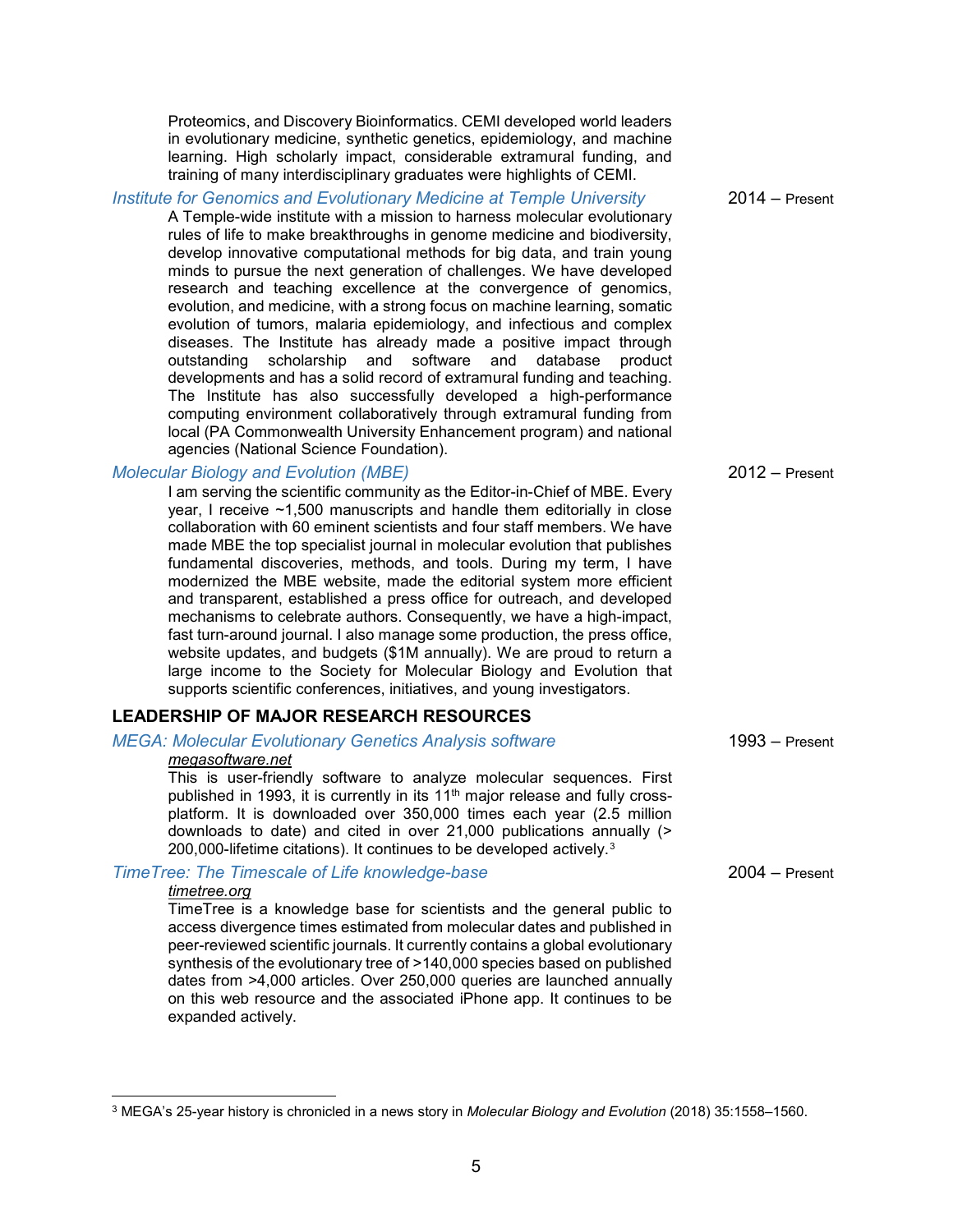# *FlyExpress: Co-expressed Developmental Genes by Image Analysis* 2003 – Present

#### *flyexpress.net*

FlyExpress database contains 100,000+ images of expression from ~5,000 genes derived from high-throughput in situ hybridization studies and more than 30,000 images extracted and curated from peer-reviewed articles. It provides unique tools to search the library of in situ embryonic images through image matching. This database was last updated in 2016.

#### **TRAINING AND CURRICULUM DEVELOPMENT**

#### *Temple University, Philadelphia, Pennsylvania, USA*

*Developer* and *Coordinator*, Bachelor of Science (BS) in Genomic Medicine 2020 – Present *Developer*, Genomics and Bioinformatics concentration in Data Science (BS) 2017 *Developer* and *Coordinator*, Undergraduate certificate in Genomic Medicine 2016 – Present *Co-Principal Investigator*, Innovating Graduate Stem Education through 2015 – 2020 Bio-Social Partnerships, National Science Foundation

#### *Arizona State University, Tempe, Arizona, USA*

*Co-Director*, Biological Design Doctoral Program, 2012 – 2013 **Coordinator, Academic exchange/Collaboration, Tokyo Metropolitan Univ.** *Investigator,* Computational Biosciences Professional Master's Sloan Foundation 2001 – 2003 *Investigator*, Biodesigned Bridges to the Doctorate, National Science Foundation 2004 – 2006

## **RESEARCH GRANTS**

#### *National Institutes of Health (NIH)*

#### *Principal Investigator*

| <b>Methods for Evolutionary Genomics Analysis</b><br>Comparative genomics, sparse learning, molecular evolution                          | $2021 -$ Present |
|------------------------------------------------------------------------------------------------------------------------------------------|------------------|
| <b>Bioinformatics of Metastatic Migration Histories</b><br>Bayesian methods, tumor phylogenetics, somatic variation                      | $2020 -$ Present |
| Inferring Molecular Evolutionary Rates and Divergence Dates<br>Relative rates, divergence times, software development                    | $2017 - 2021$    |
| <b>Evolutionary Bioinformatics of Tumor profiles</b><br>Bulk-sequencing, clone deconvolution, multi-tumor analytics                      | $2016 - 2020$    |
| <b>Evolutionary Bioinformatics of Human Mutations</b><br>Mendelian mutation diagnosis, machine learning, mypeg.info                      | $2010 - 2014$    |
| Re-Engineering the MEGA Software Package<br>Refactoring and hardening MEGA, testing and debugging                                        | $2007 - 2011$    |
| Computational Analysis of Gene Expression Pattern Images (12 years)<br>Drosophila, embryogenesis, image analysis, flyexpress.net         | $2003 - 2015$    |
| Comparative Molecular Sequence Analysis (15 years)<br>Statistical Methods, MEGA, molecular phylogenetics                                 | $2000 - 2015$    |
| Co-Principal Investigator or Major Contributor                                                                                           |                  |
| Bayesian Evolution-Aware Methods for Tumor Single Cell Sequences<br>Single-cell sequencing, imputation, statistical methods, phylogeny   | $2017 - 2021$    |
| eQTL Mega-analysis for Multi-enhancer Gene Regulation<br>GWAS, evolutionary probabilities, CRISPR, polymorphisms                         | $2016 - 2020$    |
| Computational Diagnosis of Non-syn Variations using Structural Dynamics<br>Disease mutation diagnosis, protein structures, phylomedicine | $2014 - 2017$    |
| Methods for Evol. Informed Network Analysis to Discover Disease Variation<br>GWAS, evolutionary probabilities, diabetes, polymorphisms   | $2013 - 2017$    |
| Rational Design of Effective DNA-Scaffolded Nicotine Vaccines<br>Evolutionary vaccinology, smoking, drug discovery, polymorphisms        | $2013 - 2016$    |

6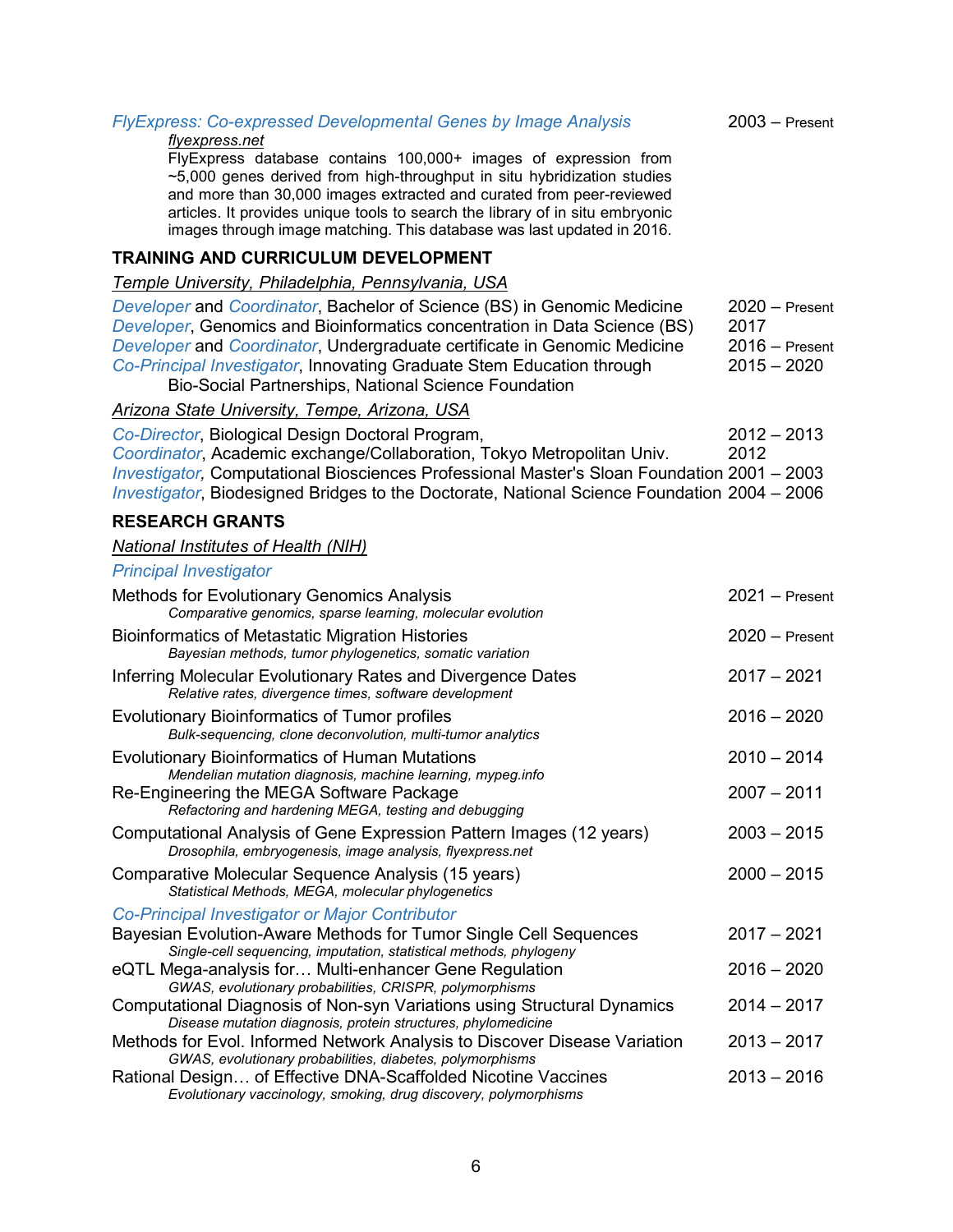| A Phylogenetic Approach to Metagenomic Analysis                                                                                                                                            | $2011 - 2014$    |
|--------------------------------------------------------------------------------------------------------------------------------------------------------------------------------------------|------------------|
| Minimum evolution, phylogenetic placement, rRNA sequencing<br>Center for Membrane Proteins in Infectious Diseases<br>Protein structure, evolutionary optimization, crystallization         | $2010 - 2015$    |
| Team Approach to Translate Novel Biomarkers for Diabetes<br>Proteomics, polymorphisms, disease markers                                                                                     | $2009 - 2010$    |
| Discovering The Hidden Proteome in The Human Genome<br>mRNA display, cap-independent translation-enhancing elements                                                                        | $2008 - 2012$    |
| <b>National Science Foundation</b>                                                                                                                                                         |                  |
| <b>Principal Investigator</b>                                                                                                                                                              |                  |
| Understanding Epistasis: The Key for Genotype to Phenotype Mapping<br>The convergence of many disciplines to discover epistasis                                                            | $2019 -$ Present |
| Open-source, Extensible, and Cross-platform MEGA<br>MEGA software, multi-platform, plug-in architecture                                                                                    | $2017 - 2021$    |
| Reconstructing the contemporary history and progenitor of SARS-CoV-2<br>strains causing COVID-19                                                                                           | $2020 - 2021$    |
| Pathogen genomics, COVID-19, phylogenetics<br>Design of a Bioinformatic Database for Functional Evolutionary Footprints<br>Gene duplications, divergent substitutions, functional genomics | $2000 - 2004$    |
| Co-Principal Investigator or Major Contributor                                                                                                                                             |                  |
| Accelerating the Discovery and utility of the timescale of life<br>timetree of life, synthesis, open-source, expansion, TimeTree.org                                                       | $2020 -$ Present |
| Identifying phylogenetically informative data from next-gen sequencing<br>Molecular phylogenies, big data, signal and noise                                                                | $2014 - 2018$    |
| Large-Scale Structured Sparse Learning<br>Machine learning, image analysis, embryogenesis                                                                                                  | $2014 - 2017$    |
| Enabling Discovery through a Synthesis of Evolutionary Histories<br>Timetree of life, synthesis, speciation process, TimeTree.org                                                          | $2013 - 2016$    |
| Computational Methods for Expression Image Analysis<br>Machine learning, image analysis, Drosophila embryogenesis                                                                          | $2011 - 2015$    |
| <b>Bioinformatics of Molecular TimeTrees</b>                                                                                                                                               | $2009 - 2013$    |
| Timetree of life, synthesis, speciation process, TimeTree.org<br>Developing a Bioinformatic Database for Stoichioproteomics<br>The convergence of proteomics and ecological stoichiometry  | $2006 - 2010$    |
| Machine Learning Approaches for Biological Image Informatics<br>Machine learning, image analysis, gene expression                                                                          | $2006 - 2010$    |
| Development of an Evolutionary Timescale Database<br>The timescale of life, synthesis of evolutionary timetrees, TimeTree.org                                                              | $2001 - 2004$    |
| Threats to Amphibian Biodiversity (8 years)<br>Emerging wildlife diseases, fungal pathogenesis, databases                                                                                  | $2000 - 2008$    |
| <u>NASA Astrobiology</u><br>Innovative Molecular Timing to obtain Accurate Histories of Early Life<br>Deep time, rocks vs. clocks, molecular dating                                        | $2016 - 2020$    |
| Science Foundation of Arizona<br>Bioinformatics of Assembling the Timescale of Life<br>TimeTree database, literature curation, phylogeny                                                   | $2007 - 2008$    |
| <b>Burroughs-Wellcome Fund</b>                                                                                                                                                             |                  |
| Computationally Dissect Functionally Important Mutations<br>Multigene families, Gene duplications, functional divergence                                                                   | $2003 - 2006$    |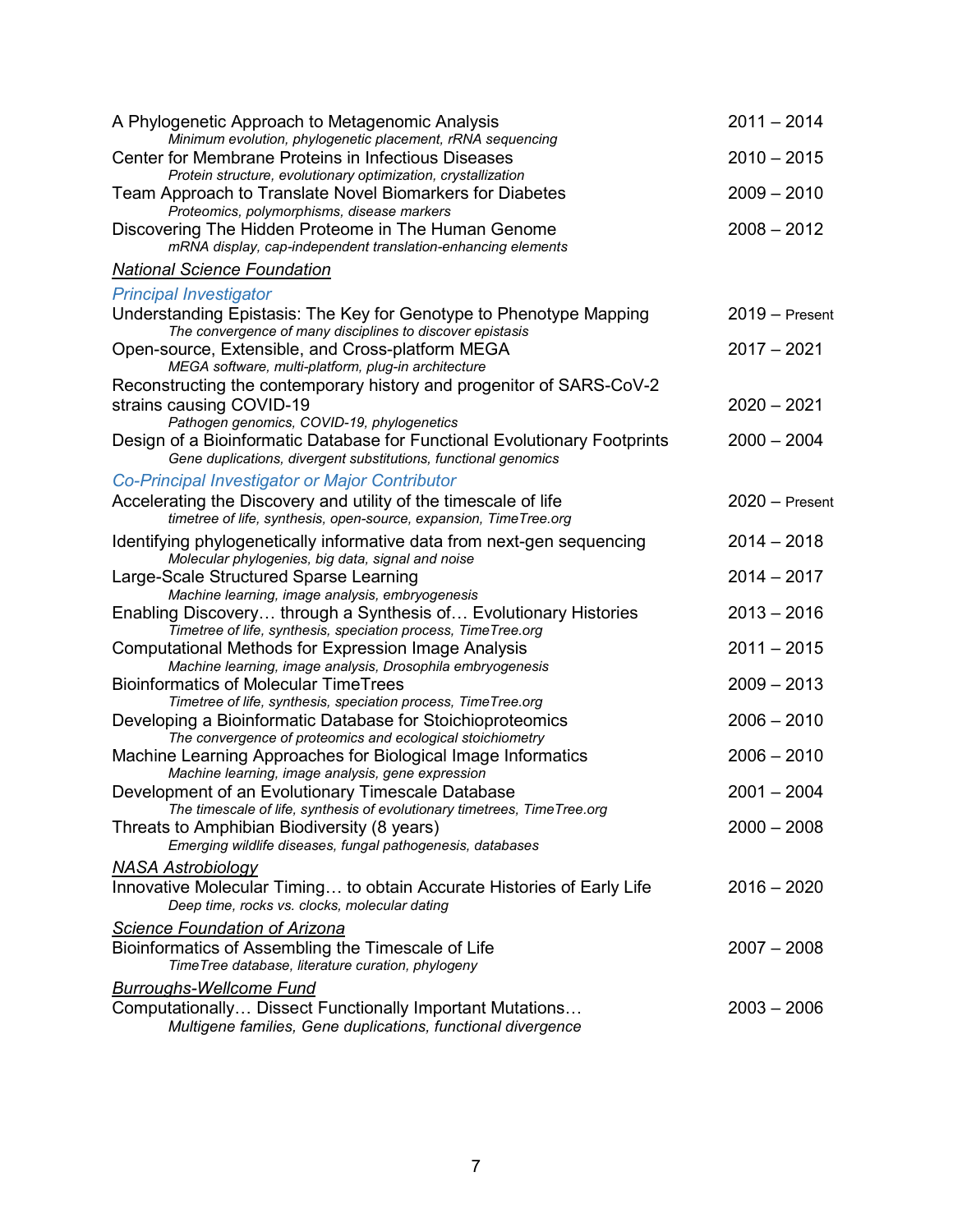# **PUBLICATIONS**

*Books and guides*

- 1. Kumar S, Tamura K & Nei M (1993) A Guide to Molecular Evolutionary Genetics Analysis Program for Microcomputers, Institute of Molecular Evolutionary Genetics, Pennsylvania State University, University Park, PA (140 pp; >2,500 printed manuals distributed).
- 2. Nei M & Kumar S (2000) Molecular Evolution and Phylogenetics. Oxford University Press, New York (333 pp). *(Translated in Chinese, Japanese, and Russian.)*
- 3. Hedges SB & Kumar S (2009) The Timetree of Life. Oxford University Press, New York (550 pp; edited volume with 81 contributions).

### *Revisions/In review*

- 4. Patel R, Carnevale V & Kumar S (2022) Epistasis creates invariant sites and modulates the rate of molecular evolution. *Molecular Biology and Evolution* (in revision/review).
- 5. Caraballo-Ortiz M, Miura S, Sanderford M, Dolker T, Tao Q, Weaver S, Pond SLK & Kumar S (2022) TopHap: Rapid inference of key phylogenetic structures from common haplotypes in large genome collections with limited diversity. *Bioinformatics* (in revision/review).
- 6. Miura S, Vu T, Choi J, Townsend JP, Karim S & Kumar S (2022) Evolution of somatic mutational processes in cancer. *Communications Biology* (in revision/review*).*
- 7. Huzar J, Kim H, Kumar S & Miura S (2022) MOCA for integrated analysis of gene expression and genetic variation in single cells. *Frontiers in Genetics* (in revision/review).
- 8. Ose NJ, Butler BM, Kumar A, Sanderford M, Kumar S & Ozkan SB (2022) Dynamic coupling of residues within proteins as a mechanistic foundation of many enigmatic pathogenic missense variants. *PLoS Computational Biology* (in revision/review).
- 9. Tao Q, Sharma S & Kumar S (2022) RRF: An R package for evolutionary dates, rates, and priors using relative rate framework. *bioRxiv*
- 10. Amendola A, Canuti M, Bianchi S, Kumar S, Fappani C, Gori M, Colzani D, Pond SLK, Miura S, Baggeri M, Marchi A, Borghi E, Zuccotti GV, Raviglione MC, Magurano F & Tanzi E (2022) Molecular evidence for SARS-CoV-2 in samples collected from patients with morbilliform eruptions since late summer 2019 in Lombardy, Northern Italy. *Preprints with The Lancet*. (Submitted to Viruses)

## *Manuscripts accepted and in Press*

- 11. Kumar S (2022) Embracing green computing in molecular phylogenetics. *Molecular Biology and Evolution* (In press).
- 12. Babaian C & Kumar S (2022) Storyboarding for biology: An authentic STEAM experience. *The American Biology Teacher* (In press).
- 13. Craig JM, Kumar S & Hedges SB (2022) Limitations of phylogenomic data can drive inferred speciation rate shifts. *Molecular Biology and Evolution* (In press).

https://doi.org/10.1093/molbev/msac038

# *Published in 2022*

14. Karim S, Al-Kharraz M, Mirza Z, Noureldin H, Abusamara H, Alganmi N, Merdad A, Jastanlah S, Kumar S, Rasool M, Abuzenadah A & Al-Qahtani M (2022) Development of "Biosearch System" for Biobank Management and Storage of Disease Associated Genetic Information. *Journal of King Saud University – Science* 34:101760 (10pp)*.*

- 15. Kumar S & Sharma S (2021) Evolutionary sparse learning for phylogenomics. *Molecular Biology and Evolution* 38:4674-4682.
- 16. Sharma S & Kumar S (2021) Fast and accurate bootstrap confidence limits on genomescale phylogenies using little bootstraps. *Nature Computational Science* 1:573-577.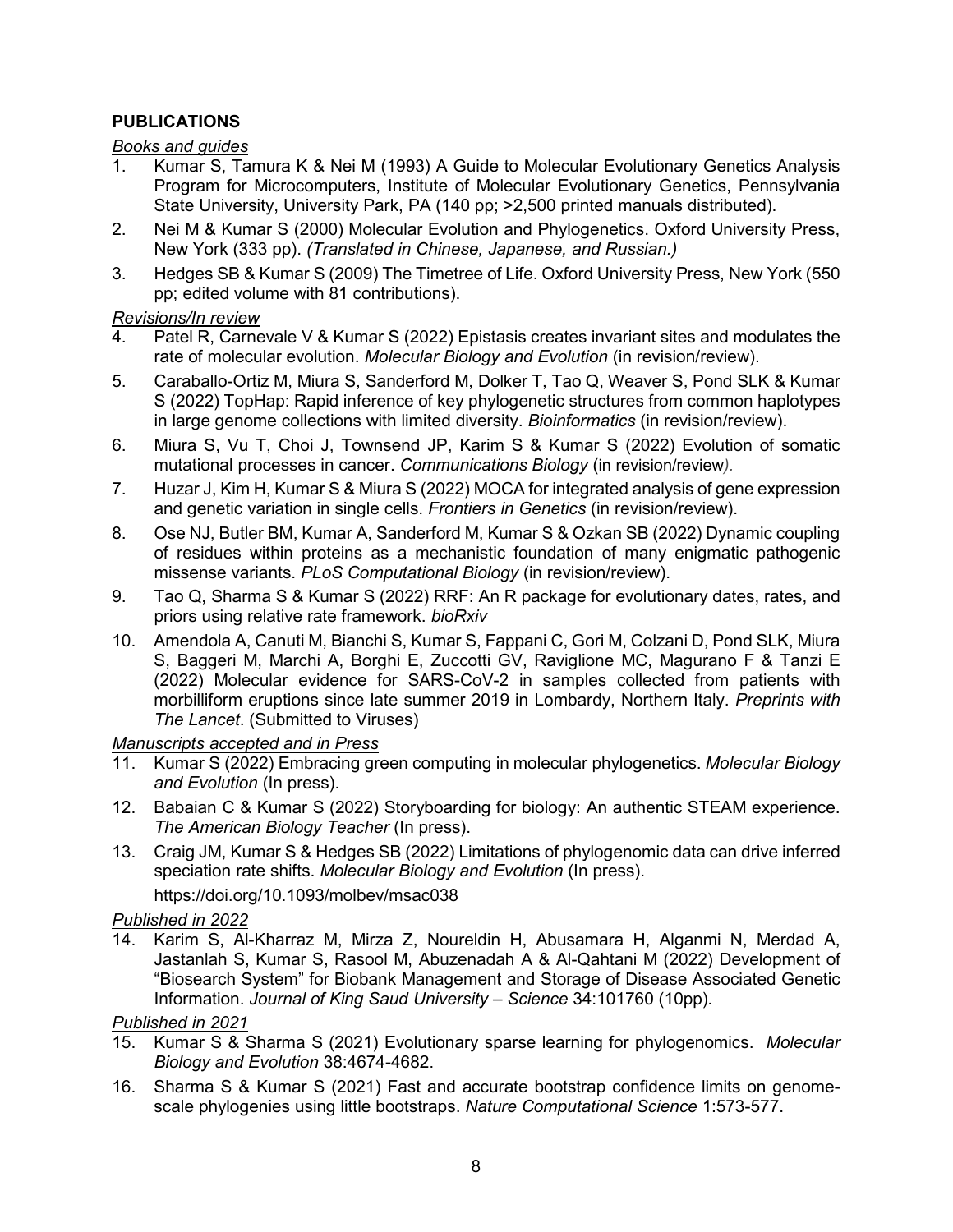- 17. Kumar S, Tao Q, Weaver S, Sanderford M, Caraballo-Ortiz MA, Sharma S, Pond SLK & Miura S (2021) An evolutionary portrait of the progenitor SARS-CoV-2 and its dominant offshoots in COVID-19 pandemic. *Molecular Biology and Evolution* 38:3046-3059.
- 18. Patel R & Kumar S (2021) Epistasis Produces an Excess of Invariant Sites in Neutral Molecular Evolution. *Proceedings of the National Academy of Sciences (USA)* 118:e2018767118.
- 19. Chroni A & Kumar S (2021) Tumors are evolutionary island-like ecosystems. *Genome Biology and Evolution* 13:evab276 (11pp).
- 20. Barba-Montoya J, Tao Q & Kumar S (2021) Assessing rapid relaxed-clock methods for phylogenomic dating. *Genome Biology and Evolution* 13:evab251 (14pp).
- 21. Dasari K, Somarelli JA, Kumar S & Townsend JP (2021) The somatic molecular evolution of cancer: mutation, selection, and epistasis. *Progress in Biophysics and Molecular Biology* 165:56-65.
- 22. Cai L, Wang Z, Kulathinal R, Kumar S, Ji S (2021) Deep low-shot learning for biological image classification and visualization from limited training samples. *IEEE Transactions on Neural Networks and Learning Systems*. https://ieeexplore.ieee.org/stamp/stamp.jsp?arnumber=9530249.
- 23. Townsend JP, Hassler HB, Wang Z, Miura S, Singh J, Kumar S, Ruddle N, Galvani AP & Dornburg A (2021) The durability of immunity against reinfection by SARS-CoV-2: A comparative evolutionary study. *The Lancet Microbe* 12:e666-e675.
- 24. Chroni A, Miura S, Oladeinde O, Aly V & Kumar S (2021) Migrations of cancer cells through the lens of phylogenetic biogeography. *Scientific Reports* 11:17184(13pp).
- 25. Tamura K, Stecher G & Kumar S (2021) MEGA11: Molecular Evolutionary Genetics Analysis version 11. *Molecular Biology and Evolution* 38:3022-3027.
- 26. Tao Q, Barba-Montoya J & Kumar S (2021) Data-driven Speciation Tree Prior for Better Species Divergence Times in Calibration-poor Molecular Phylogenies. *Bioinformatics* 37:i102-i110.
- 27. Liu L, Chandrashekar P, Zeng B, Sanderford MD, Kumar S & Gibson G (2021) TreeMap: A structured approach to fine mapping of eQTL variants. *Bioinformatics* 37:1125-1134.
- 28. Barba-Montoya J, Tao Q & Kumar S (2021) Molecular and morphological clocks for estimating evolutionary divergence times. *BMC Ecology and Evolution* 21:83 (15 pp).
- 29. Babaian C & Kumar S (2021) How to build a super predator: From genotype to phenotype. *American Biology Teacher* 83:138-146.
- 30. Scheinfeldt LB, Brangan A, Kusic DM, Kumar S & Gharani N (2021) Common treatment, common variant: Evolutionary prediction of functional pharmacogenomic variants. *Journal of Personalized Medicine* 11:131(13pp).
- 31. Tao Q, Tamura K & Kumar S (2021) Rapid and reliable methods for molecular dating in The *Molecular Evolutionary Clock*: *Theory and Practice*, edited by Simon YW Ho (Springer, NY), pp 197-219.
- 32. Mello B, Tao Q, Barba-Montoya J & Kumar S (2021) Molecular dating for phylogenies containing a mix of populations and species by using Bayesian and RelTime approaches. *Molecular Ecology Resources 21*:122-136.

33. Kumar S, Chroni A, Tamura K, Sanderford M, Oladeinde O, Aly V, Vu T & Miura S (2021) PathFinder: Bayesian inference of clone migration histories in cancer. *Bioinformatics* 36 (S2): i675–i683.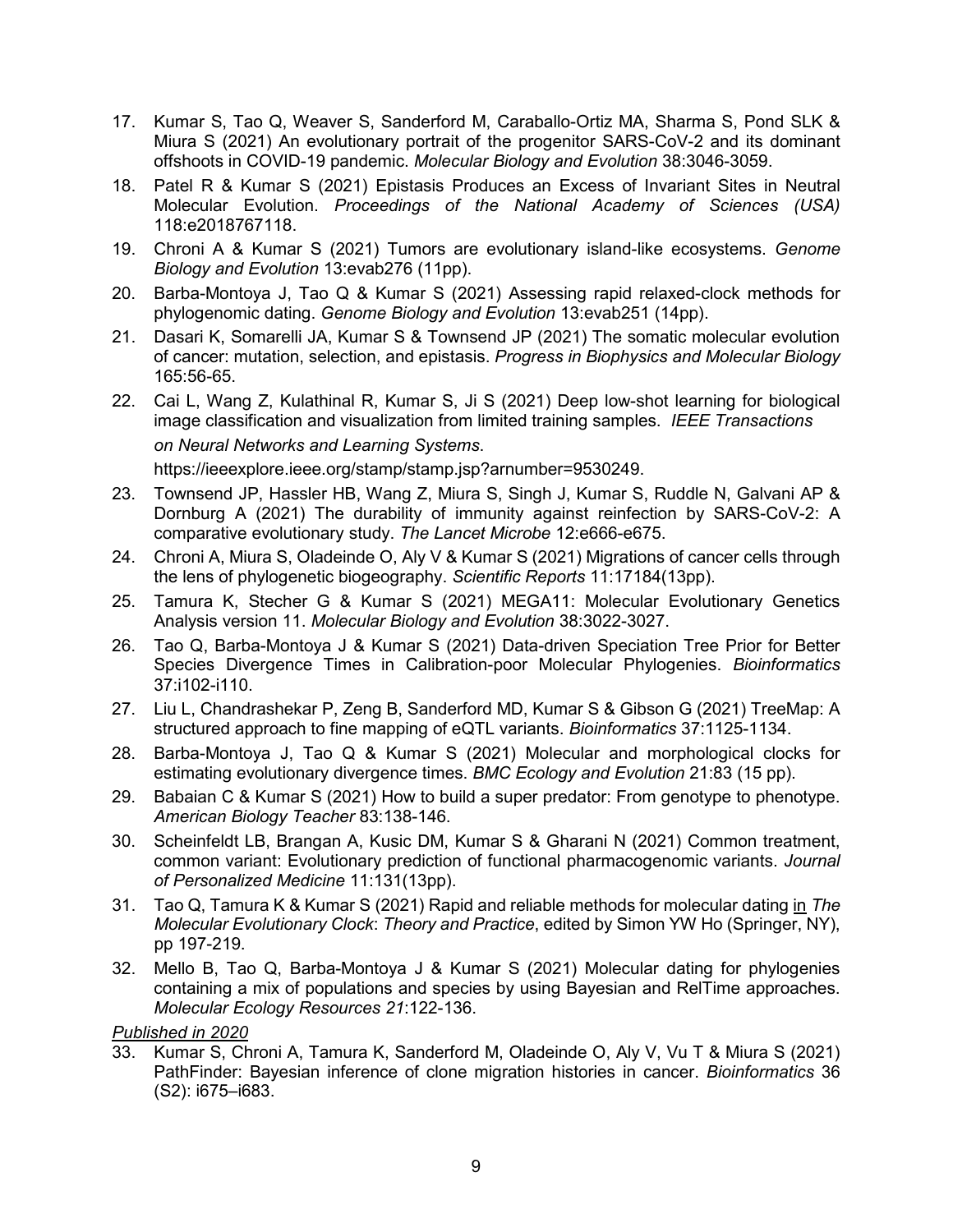- 34. Barba-Montoya J, Tao Q & Kumar S (2021) Using a GTR+Γ substitution model for dating sequence divergence when stationarity and time-reversibility assumptions are violated. *Bioinformatics* 36 (S2): i884–i894.
- 35. Tao Q, Barba-Montoya J, Huuki L, Durnan MK & Kumar S (2020) Relative efficiencies of simple and complex substitution models in estimating divergence times in phylogenomics. *Molecular Biology and Evolution* 37:1819–1831.
- 36. Leitner T & Kumar S (2020) Where did SARS-CoV-2 come from? *Molecular Biology and Evolution 37:*2463:2464.
- 37. Kulathinal R, Yoo Y & Kumar S (2020) The bits and bytes of biology: Digitalization fuels an emerging generative platform for biological innovation. Pp. 253-265 in *Handbook of Digital Innovation*, edited by Satish Nambisan (Edward Elgar Publishers, UK).
- 38. Miura S, Tamura K, Pond S, Huuki LA, Priest J, Deng J & Kumar S (2020) A new method for inferring timetrees from temporally sampled molecular sequences. *PLoS Computational Biology* 16 (24 pp).
- 39. Miura S, Vu T, Deng J, Buturla T, Oladeinde O, Choi J & Kumar S (2020) Power and pitfalls of computational methods for inferring clone phylogenies and mutation orders from bulk sequencing data. *Scientific Reports* 10:3498 (21 pp).
- 40. Tao Q, Tamura K, Mello B & Kumar S (2020) Reliable confidence intervals for RelTime estimates of evolutionary divergence times. *Molecular Biology and Evolution* 37:280-290.
- 41. Stetcher G, Tamura K & Kumar S (2020) Molecular Evolutionary Genetics Analysis (MEGA) for macOS. *Molecular Biology and Evolution* 37:1237-1239.
- 42. Babaian C & Kumar S (2020) Molecular memories of a Cambrian fossil. *American Biology Teacher* 83:586–595.
- 43. Campitelli P, Modi T, Kumar S, Ozkan SB (2020) The Role of conformational dynamics and allostery in modulating protein evolution. *Annual Review of Biophysics* 49:269-290.
- 44. Somarelli J, …,Kumar S, … (2020) Molecular biology and evolution of cancer: from discovery to action. *Molecular Biology and Evolution* 37:320-326.
- 45. Chandrashekar P, …, Kumar S, … (2020) Somatic selection distinguishes oncogenes and tumor suppressor genes. *Bioinformatics* 36:1712-1717.
- 46. Zhou X, …, Sanderford M, …, S. Kumar, … (2020) Beaver and Naked Mole Rat Genomes Reveal Common Paths to Longevity. *Cells Reports* 32:(13 pp).
- 47. Pyott SJ, …, Sanderford M, Kumar S, … (2020) Human hearing loss mutations are adaptive for subterranean hearing in African mole-rats. *Current Biology* 30:1-13.
- 48. Dubey B, ..., Kumar S, ... (2020) Interactive effect of TLR SNPs and exposure to sexually<br>transmitted infections on Prostate cancer risk in Jamaican men. The transmitted infections on Prostate cancer risk in Jamaican men. *The Prostate* 80: 1365‐ 1372.

- 49. Liu L, Sanderford MD, Patel R, Chandrashekar PB, Gibson G & Kumar S (2019) Biological relevance of computationally predicted pathogenicity of noncoding variants. *Nature Communications* 10:330 (11 pp).
- 50. Tao Q, Tamura K, Battistuzzi F & Kumar S (2019) A machine learning method for detecting autocorrelation of evolutionary rates in large phylogenies. *Molecular Biology and Evolution* 36:811-824.
- 51. Chroni A, Vu T, Miura S & Kumar S (2019) Delineation of tumor migration paths by using a Bayesian biogeographic approach. *Cancers* 11:1880.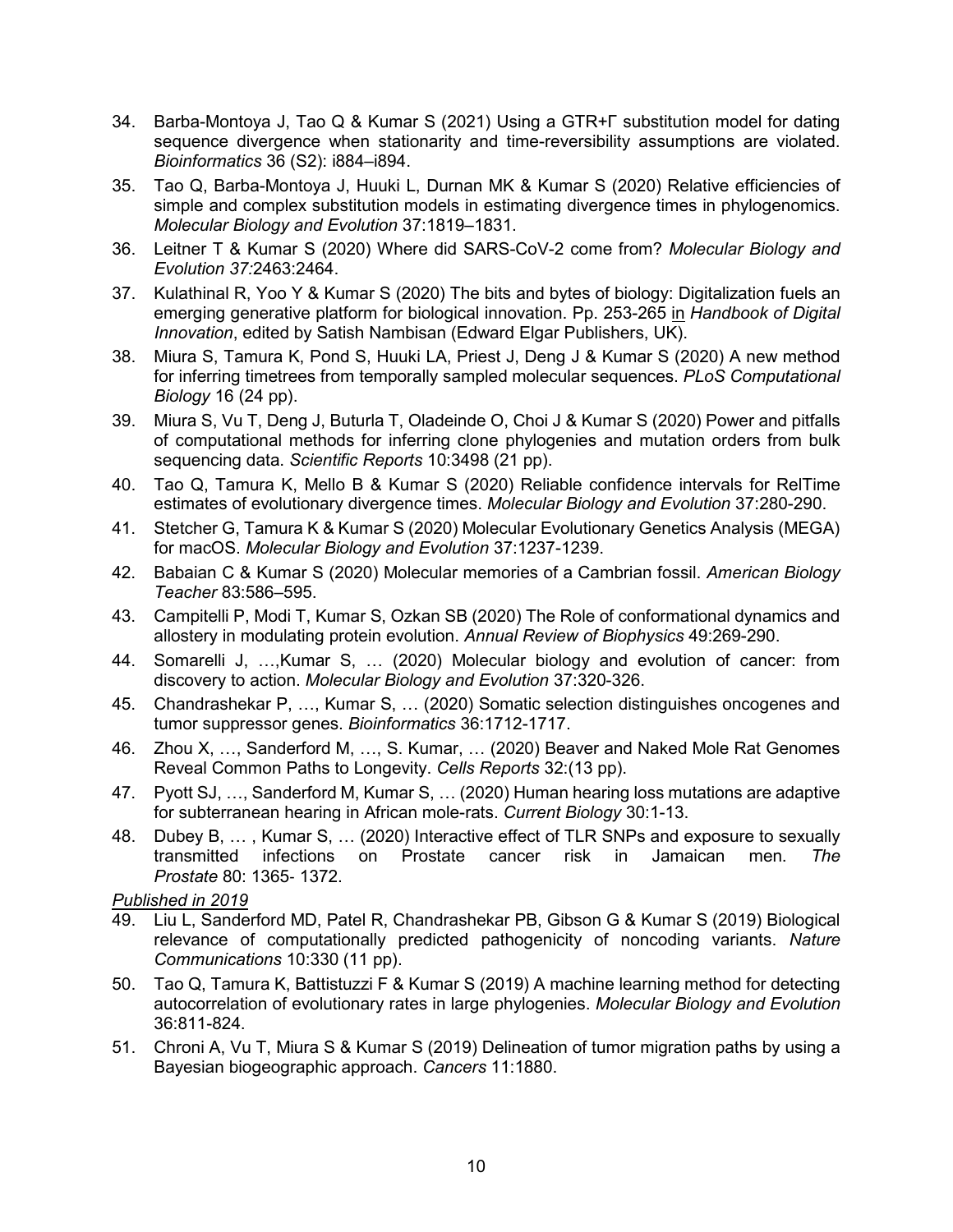- 52. Babaian C & Kumar S (2019) Adventures in evolution: the narrative of Tardigrada, Trundlers in time. *American Biology Teacher* 81:543-552.
- 53. Patel R & Kumar S (2019) On estimating evolutionary probabilities of population variants. *BMC Evolutionary Biology* 19:133 (14 pp).
- 54. Xu K, Kosoy R, Shameer K, Kumar S, Liu L, Readhead B, Belbin GM, Lee HC, Chen R & Dudley JT (2019) Genome-wide analysis indicates association between heterozygote advantage and healthy aging in humans. *BMC Genetics* 20:52 (14 pp).

- 55. Kumar S & Patel R (2018) Neutral theory, disease mutations, and personal exomes. *Molecular Biology and Evolution* 35:1297-1303.
- 56. Kumar S, Stecher G, Li M, Knyaz C & Tamura K (2018) MEGA X: Molecular Evolutionary Genetics Analysis across computing platforms. *Molecular Biology and Evolution* 35:1547- 1549.
- 57. Tamura K, Tao Q & Kumar S (2018) Theoretical foundation of the RelTime method for estimating divergence times from variable evolutionary rates. *Molecular Biology and Evolution* 35:1770-1782.
- 58. Battistuzzi FU, Tao Q, Jones L, Tamura K & Kumar S (2018) RelTime relaxes the strict molecular clock throughout the phylogeny. *Genome Biology and Evolution* 10:1631-1636.
- 59. Patel R, Scheinfeldt LB, Sanderford MD, Lanham TR, Tamura K, Platt A, Glicksberg BS, Xu K, Dudley JT & Kumar S (2018) Adaptive landscape of protein variation in human exomes. *Molecular Biology and Evolution* 35:2015-2025.
- 60. Miura S, Gomez K, Murillo O, Huuki LA, Vu T, Buturla T & Kumar S (2018) Predicting clone genotypes from tumor bulk sequencing of multiple samples. *Bioinformatics* 34:4017-4026.
- 61. Miura S, Huuki LA, Buturla T. Vu T, Gomez K & Kumar S (2018) Computational enhancement of single-cell sequences for inferring tumor evolution. *Bioinformatics* 34:i917 i926.
- 62. Hedges SB, Tao Q, Walker M & Kumar S (2018) Accurate timetrees require accurate calibrations. *Proceedings of the National Academy of Sciences* (USA) 115:E9510-E9511.
- 63. Gomez K, Miura S, Spell BS & Kumar S (2018) Somatic evolutionary timings of driver mutations. *BMC Cancer* 18:85 (10 pp).

*Published in 2017*

- 64. Kumar S, Stecher G, Suleski M & Hedges SB (2017) TimeTree: A resource for timelines, timetrees, and divergence times. *Molecular Biology and Evolution* 34:1812-1819.
- 65. Kumar S, Konikoff C, Sanderford M, Liu L, Newfeld S, Ye J & Kulathinal RJ (2017) FlyExpress 7: An integrated discovery platform to study co-expressed genes using in situ hybridization images in Drosophila. *Genes, Genomes, Genetics* (G3) 7:2791-2797.
- 66. Mello B, Tao Q, Tamura K & Kumar S (2017) Fast and accurate estimates of divergence times from big data. *Molecular Biology and Evolution* 34:45-50.
- 67. Katsura Y, Stanley C, Kumar S & Nei M (2017) The reliability and stability of an inferred phylogenetic tree from empirical Data. *Molecular Biology and Evolution* 34:718-723.

- 68. Kumar S, Stecher G & Tamura K (2016) MEGA7: Molecular Evolutionary Genetics Analysis version 7.0 for bigger datasets. *Molecular Biology and Evolution* 33:1870-1874.
- 69. Kumar S & Hedges SB (2016) Advances in time estimation methods for molecular data. *Molecular Biology and Evolution* 33:863-869.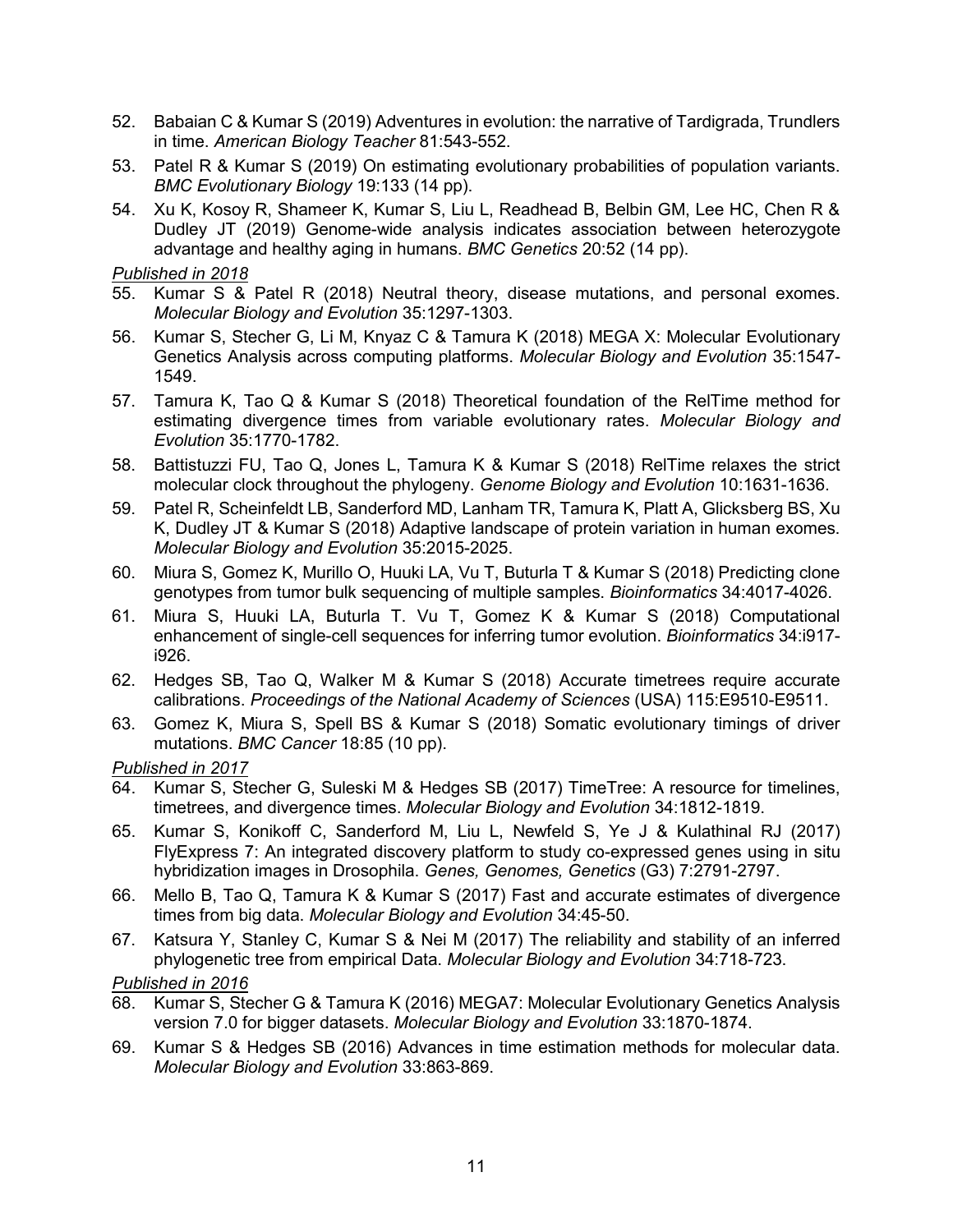- 70. Liu L, Tamura K, Sanderford M, Gray VE & Kumar S (2016) A molecular evolutionary reference for the human variome. *Molecular Biology and Evolution* 33:245-254.
- 71. Karim S, NourEldin HF, Abusamra H, Salem N, Alhathli E, Dudley J, Sanderford M, Scheinfeldt LB, Chaudhary AG, Al-Qahtani MH & Kumar S (2016) e-GRASP: An integrated evolutionary and GRASP resource for exploring disease associations*. BMC Genomics* 17:1770 (8 pp).
- 72. Zhang W, Li R, Zeng T, Sun Q, Kumar S, Ye J & Ji S (2016) Deep model-based transfer and multi-task learning for biological image analysis. *IEEE Transactions on Big Data* (20 pp) (10.1109/TBDATA.2016.2573280).

- 73. Filipski A, Tamura K, Billing-Ross P, Murillo O & Kumar S (2015) Phylogenetic placement of metagenomic reads using the Minimum Evolution principle. *BMC Genomics* 16, S13 (9 pp).
- 74. Gerek ZN, Gerold K, Biparva P, Thomas E & Kumar S (2015) Evolutionary diagnosis of nonsynonymous variants Involved in differential drug response. *BMC Medical Genomics* 8, S6 (9 pp).
- 75. Butler BM, Gerek ZN, Kumar S & Ozkan SB (2015) Conformational dynamics of nonsynonymous variants at protein interfaces reveals disease association. *Proteins-Structure Function and Bioinformatics* 83:428-435.
- 76. Hedges SB, Marin J, Suleski M, Paymer M & Kumar S (2015) Tree of life reveals clock-like speciation and diversification. *Molecular Biology and Evolution* 32:835–845.
- 77. Battistuzzi FU, Billing-Ross P, Murillo O, Filipski A & Kumar S (2015) A protocol for diagnosing the effect of calibration priors on posterior time estimates: A case study for the Cambrian explosion of animal phyla. *Molecular Biology and Evolution* 32:1907-1912.
- 78. Sanderson MJ, …, Kumar S, …, Wojciechowski M (2015) Exceptional reduction of the plastid genome of saguaro cactus (*Carnegiea gigantea*): Loss of the ndh gene suite and inverted repeat. *American Journal of Botany* 102:1115-1127.
- 79. Zhang W, Li R, Zeng T, Sun Q, Kumar S, Ye J, and Ji S (2015) Deep model-based transfer and multi-task learning for biological image analysis*. The 21st ACM SIGKDD International Conference on Knowledge Discovery and Data Mining* (KDD).
- 80. Miura S, Tate S & Kumar S (2015) Using disease-associated coding sequence variation to investigate functional compensation by human paralogous proteins. *Evolutionary Bioinformatics* 11:245-251.
- 81. Kumar A, Butler BM, Kumar S & Ozkan SB (2015) Integration of structural dynamics and molecular evolution via protein interaction networks: a new era in Genomic Medicine. *Current Opinion in Structural Biology* 35:135-142.

- 82. Kumar S, Ye J & Li Liu (2014) Proper reporting of predictor performance (a reply). *Nature Methods* 11:781-782.
- 83. Kumar S & Liu L (2014) No positive selection for G allele in a p53 response element in Europeans. *Cell* 157:1497-1499.
- 84. Montiel I, Konikoff C, Braun B, Packard M, Gramates SL, Sun Q, Ye J & Kumar S (2014) myFX: A turn-key software for laboratory desktops to analyze spatial patterns of gene expression in Drosophila embryos. *Bioinformatics* 30:1319-1321.
- 85. Gray VE, Liu L, Nirankari R, Hornbeck P & Kumar S (2014) Signatures of natural selection on mutations of residues with multiple posttranslational modifications. *Molecular Biology and Evolution* 31:1641-1645.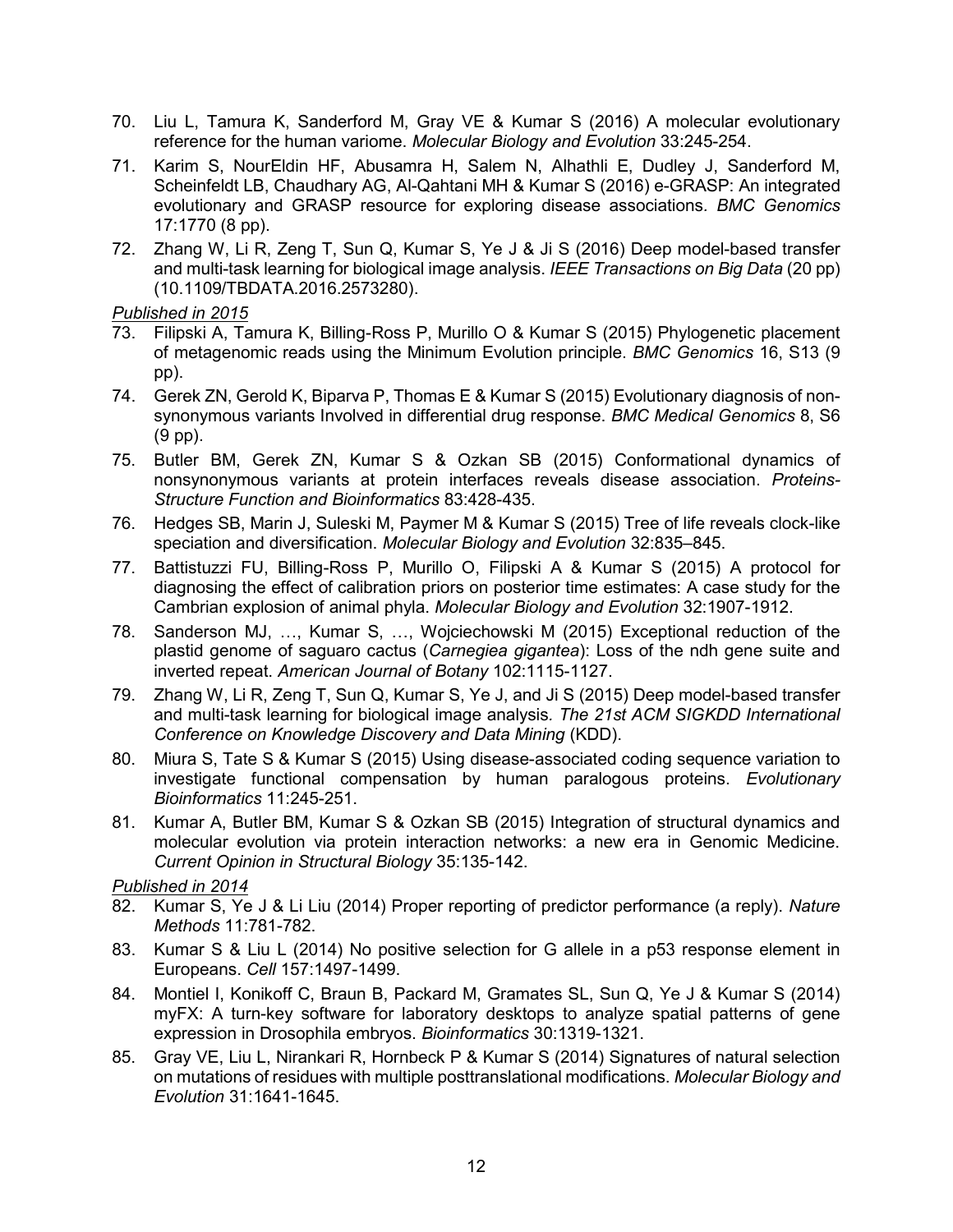- 86. Stecher G, Liu L, Sanderford M, Peterson D, Tamura K & Kumar S (2014) MEGA-MD: Molecular Evolutionary Genetics Analysis software for mutational diagnosis of amino acid variation. *Bioinformatics* 30:1305-1307.
- 87. Filipski A, Murillo O, Freydenzon A, Tamura K & Kumar S (2014) Prospects for building large timetrees using molecular data with incomplete gene coverage among species. *Molecular Biology and Evolution* 31:2542-2550.
- 88. Yuan L, Pan C, Ji S, McCutchan M, Zhou Z, Newfeld SJ, Kumar S & Ye J (2014) Automated annotation of developmental stages of Drosophila embryos in images containing spatial patterns of expression. *Bioinformatics* 30:266-273.
- 89. Zhou X, …, Kumar S, … Li M (2014) Whole-genome sequencing of the snub-nosed monkey provides insights into folivory and evolutionary history. *Nature Genetics* 12:1303-1310.

- 90. Champion MD, Gray V, Eberhard C & Kumar S (2013) The evolutionary history of amino acid variations mediating increased resistance of S. aureus identifies reversion mutations in metabolic regulators. *PLoS ONE* 8(2), 9 pages (e56466. doi:10.1371).
- 91. Liu L & Kumar S (2013) Evolutionary balancing is critical for correctly forecasting diseaseassociated amino acid variants. *Molecular Biology and Evolution* 30:1252-1257.
- 92. Tamura K, Stecher, G, Peterson D & Kumar S (2013) MEGA6: Molecular Evolutionary Genetics Analysis version 6.0. *Molecular Biology and Evolution* 30:2725-2729.
- 93. Gerek ZN, Kumar S & Ozkan SB (2013) Structural dynamics flexibility informs function and evolution at a proteome scale. *Evolutionary Applications* 6:423-433.
- 94. Wellensiek BP, Larsen AC, Stephens B, Kukurba K, Waern K, Briones N, Liu L, Snyder M, Jacobs BL, Kumar S & Chaput JC (2013) Genome-wide profiling of cap-independent translation enhancing elements in the human genome. *Nature Methods* 10:747-750.
- 95. Gilbert JDJ, Acquisti C, Martinson HM, Elser JJ, Kumar S & Fagan F (2013) GRASP [Genomic Resource Access for Stoichioproteomics]: Comparative explorations of the atomic content of 12 Drosophila proteomes. *BMC Genomics* 14:599 (14 pp).
- 96. Sun Q, Muckatira S, Yuan L, Ji S, Newfeld S, Kumar S & Ye J (2013) Image-level and grouplevel models for Drosophila gene expression pattern annotation. *BMC Bioinformatics* 14:350 (13 pp).
- 97. Zhang W, Feng D, Li R, Chernikov A, Chrisochoides N, Osgood C, Konikoff C, Newfeld S, Kumar S & Ji S (2013) A mesh generation and machine learning framework for Drosophila gene expression pattern image analysis. *BMC Bioinformatics* 14:372 (10 pp).

- 98. Kumar S, Filipski A, Battistuzzi FU, Kosakovsky Pond SL & Tamura K (2012) Statistics and truth in phylogenomics. *Molecular Biology and Evolution* 29:457-472.
- 99. Kumar S, Sanderford M, Gray VE, Ye J & Liu L (2012) Evolutionary diagnosis methods for variants in personal exomes. *Nature Methods* 9:855-856.
- 100. Kumar S, Stecher G, Peterson D & Tamura K (2012) MEGA-CC: computing core of molecular evolutionary genetics analysis program for automated and iterative data analysis. *Bioinformatics* 28:2685-2686.
- 101. Kumar S, Boccia K, McCutchan M & Ye J (2012) Exploring spatial patterns of gene expression from Fruit Fly embryogenesis on the iPhone. *Bioinformatics* 28:2847-2848.
- 102. Konikoff C, Karr TL, McCutchan M, Newfeld SJ & Kumar S (2012) Comparison of embryonic expression within multigene families employing the FlyExpress discovery platform reveals significantly more spatial than temporal divergence. *Developmental Dynamics* 241:150-160.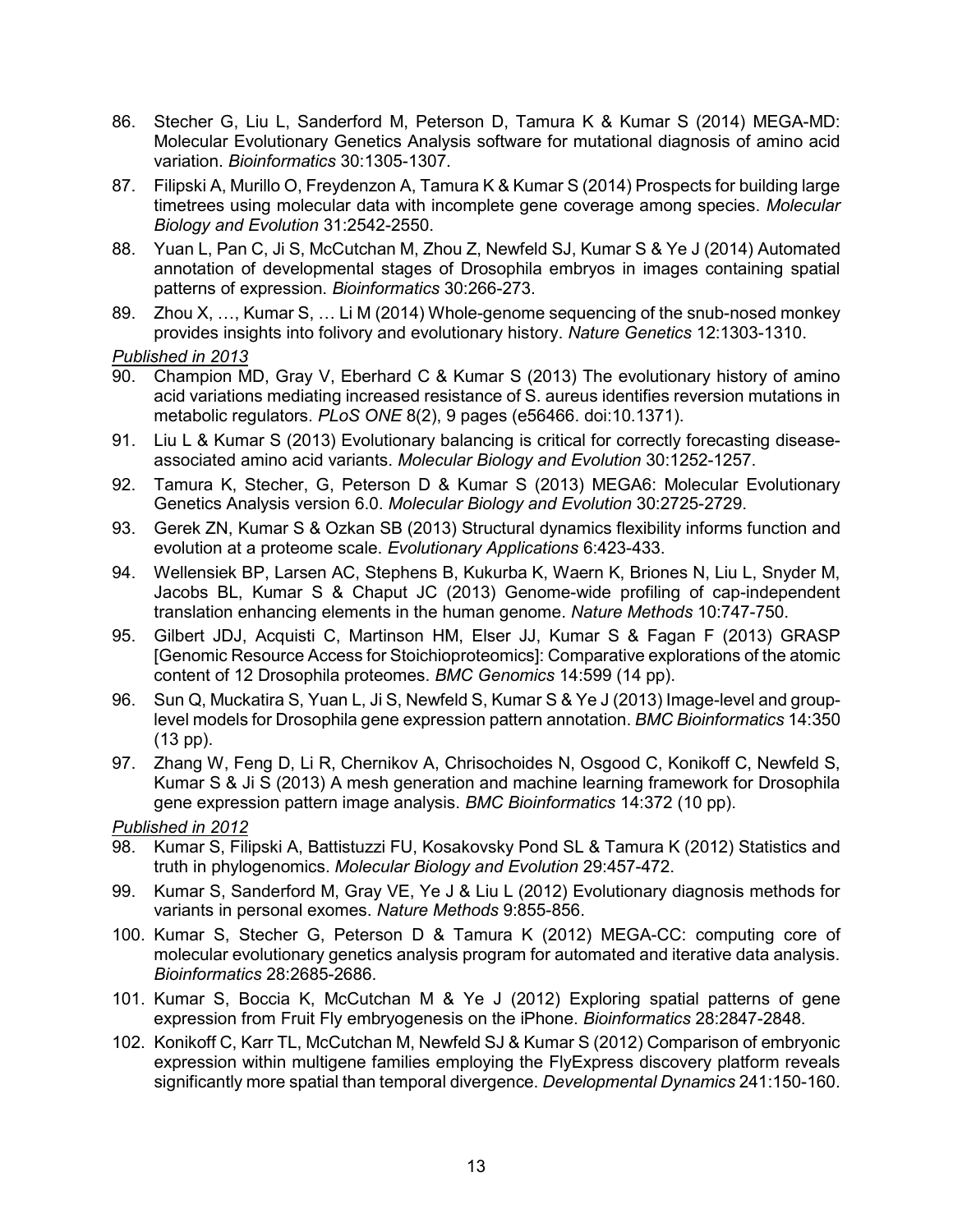- 103. Dudley JT, Chen R, Sanderford M, Butte AJ & Kumar S (2012) Evolutionary meta-analysis of association studies reveals ancient constraints affecting disease marker discovery. *Molecular Biology and Evolution* 29:2087-2094.
- 104. Dudley JT, Kim Y, Liu L, Markov GJ, Gerold K, Chen R, Butte AJ & Kumar S (2012) Human genomic disease variants: A neutral evolutionary explanation. *Genome Research* 22:1383- 94.
- 105. Gray VE, Kukurba KR & Kumar S (2012) Performance of computational tools in evaluating the functional impact of laboratory-induced amino acid mutations. *Bioinformatics* 28:2093- 2096.
- 106. Tamura K, Battistuzzi FU, Billing-Ross P, Murillo O, Filipski A & Kumar S (2012) Estimating divergence times in large molecular phylogenies. *Proceedings of the National Academy of Sciences (USA)* 109:19333-19338.
- 107. Li Y-X, Ji S, Kumar S, Ye J & Zhou Z-H (2012) Drosophila gene expression pattern annotation through multi-instance multi-label learning. *ACM/IEEE Transactions on Computational Biology and Bioinformatics* 98-112.
- 108. Yuan L, Woodard A, Ji S, Jiang Y, Zhou Z-H, Kumar S & Ye J (2012) Learning sparse representations for fruit-fly gene expression pattern image annotation and retrieval. *BMC Bioinformatics* 13:107 (15 pages).
- 109. Stoltzfus SA, O'Meara B, Whitacre J, Mounce R, Gillespie EL, Kumar S, Rosauer DF & Vos RA (2012) Sharing and re-use of phylogenetic trees (and associated data) to facilitate synthesis. *BMC Research Notes* 5:574 (15 pages).
- 110. Maruki T, Kumar S & Kim Y (2012) Purifying selection modulates the estimates of population differentiation and confounds genome-wide comparisons across single nucleotide polymorphisms. *Molecular Biology and Evolution* 29:3617-3623.

- 111. Kumar S & Hedges SB (2011) TimeTree2: Species divergence times on the iPhone. *Bioinformatics* 27: 2023-2024. [http://www.timetree.org].
- 112. Kumar S, Dudley JT, Filipski A & Liu L (2011) Phylomedicine: An evolutionary telescope to explore and diagnose the universe of disease mutations. *Trends in Genetics* 27:377-386.
- 113. Kumar S, Konikoff C, Van Emden B, Busick C, Davis KT, Ji S, Wu L-W, Ramos H, Brody T, Panchanathan S, Ye J, Karr TL, Gerold K, McCutchan M & Newfeld SJ (2011) FlyExpress: Visual mining of spatiotemporal patterns for genes and publications in Drosophila embryogenesis. *Bioinformatics* 27:3319-3320.
- 114. Battistuzzi FU, Billing-Ross P, Paliwal A & Kumar S (2011) Fast and slow programs implementing relaxed clock methods show similar accuracies in estimating divergence times. *Molecular Biology and Evolution* 28:2439-2442.
- 115. Elser JJ, Acquisti C & Kumar S (2011) Stoichiogenomics: The evolutionary ecology of macromolecular elemental composition. *Trends in Ecology & Evolution* 26:38-44.
- 116. Tamura K, Peterson D, Peterson N, Stecher G, Nei M & Kumar S (2011) MEGA5: Molecular Evolutionary Genetics Analysis using Maximum Likelihood, evolutionary distance, and Maximum Parsimony methods. *Molecular Biology & Evolution* 28:2731-2739.
- 117. Gray VE & Kumar S (2011) Rampant purifying selection conserves positions with posttranslational modifications in human proteins. *Molecular Biology and Evolution* 28:1565- 1568.
- 118. Pacheco MA, Battistuzzi FU, Lentino M, Aguilar R, Kumar S & Escalante AA (2011) Evolution of modern birds revealed by Mitogenomics: timing the radiation and origin of major orders. *Molecular Biology and Evolution* 28: 1927-1942.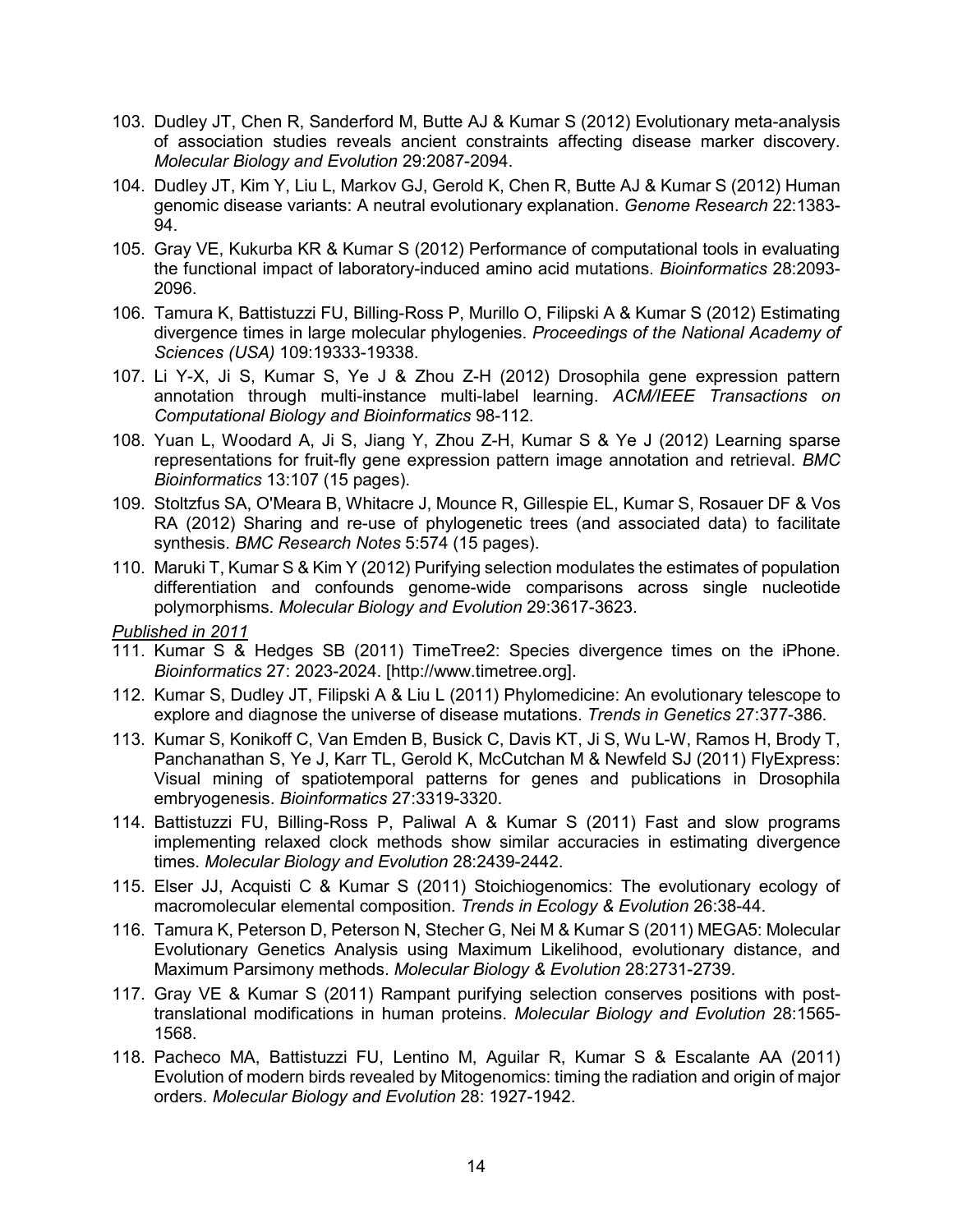- 119. Battistuzzi FU, Filipski A, Hedges SB & Kumar S (2010) Performance of relaxed clock methods in estimating evolutionary divergence times and their credibility intervals. *Molecular Biology and Evolution* 27: 1289-1300.
- 120. Stone AC, Battistuzzi FU, Kubatko LS, Perry GH, Trudeau E, Lin H & Kumar S (2010) More reliable estimates of divergence times in Pan using complete mtDNA sequences in and accounting for population structure. *Philosophical Transactions of Royal Society B* 365: 3277-3288.
- 121. Kazemian M, Blatti C, Richards A, McCutchan M, Wakabayashi-Ito N, Hammonds AS, Celniker SE, Kumar S, Wolfe SA, Brodsky MH & Sinha S (2010) Quantitative analysis of the Drosophila segmentation regulatory network using pattern generating potentials. *PLoS Biology* 17: 8 (8 pp).

- 122. Kumar S, Suleski M, Markov GJ, Lawrence S, Marco A & Filipski AJ (2009) Positional conservation and amino acids shape the correct diagnosis and population frequencies of benign and damaging personal amino acid mutations. *Genome Research* 19:1562-1569.
- 123. Hedges SB & Kumar S (2009) Discovering the Timetree of Life. In The Timetree of Life edited by Hedges SB & Kumar S. *Oxford University Press*, New York, pp 3–18.
- 124. Suzuki Y, Gojobori T & Kumar S (2009) Methods for incorporating the hypermutability of CpG dinucleotides in detecting natural selection operating at the amino acid sequence level. *Molecular Biology and Evolution* 26: 2275-2284.
- 125. Acquisti C, Elser JJ & Kumar S (2009) Ecological Nitrogen-limitation shapes the DNA composition of plant genomes. *Molecular Biology and Evolution* 26:953–956.Marco A, Konikoff C, Karr TL & Kumar S (2009) Relationship between gene co-expression and sharing of transcription factor binding sites in *Drosophila melanogaster*. *Bioinformatics* 25:2473-2477.
- 126. Acquisti C, Kumar S & Elser JJ (2009) Signatures of nitrogen limitation in the elemental composition of the proteins involved in the metabolic apparatus. *Proceedings of the Royal Society, London, B* 276:2605-2610.
- 127. Mikhailov KV, Konstantinova AV, Nikitin MA, Troshin PV, Rusin LY, Lyubetsky VA, Panchin YV, Mylnikov AP, Moroz LL, Kumar S & Aleoshin VV (2009) The origin of Metazoa: a transition from temporal to spatial cell differentiation. *BioEssays* 31:758-768.
- 128. Li Y-X, Ji S, Kumar S, Ye J & Zhou Z-H (2009) Drosophila gene expression pattern annotation through multi-instance multi-label learning. *International Joint Conference on Artificial Intelligence*, 1445-1450.
- 129. Ji S, Li Y-X, Zhou Z-H, Kumar S & Ye J (2009) A bag-of-words approach for Drosophila gene expression pattern annotation. *BMC Bioinformatics* 10:119 (16 pp).
- 130. Goering LM, Hunt PK, Heighington C, Busick C, Pennings P, Hermisson J, Kumar S & Gibson G (2009) Association of orthodenticle with natural variation for early embryonic patterning in *Drosophila melanogaster*. *Journal of Experimental Zoology (Molecular & Developmental Evolution)* 312B:841-854.
- 131. Ji S, Yuan L, Li Y-X, Zhou Z-H, Kumar S & Ye J (2009) Drosophila gene expression pattern annotation using sparse features and term-term interactions. *ACM SIGKDD International Conference on Knowledge Discovery and Data Mining.* 407-416.
- 132. Horiike T, Miyata D, Hamada K, Saruhashi S, Shinozawa T, Kumar S, Chakraborty R, Komiyama T & Tateno Y (2009) Phylogenetic construction of 17 bacterial phyla by new method and carefully selected orthologs. *Gene* 429:59–64.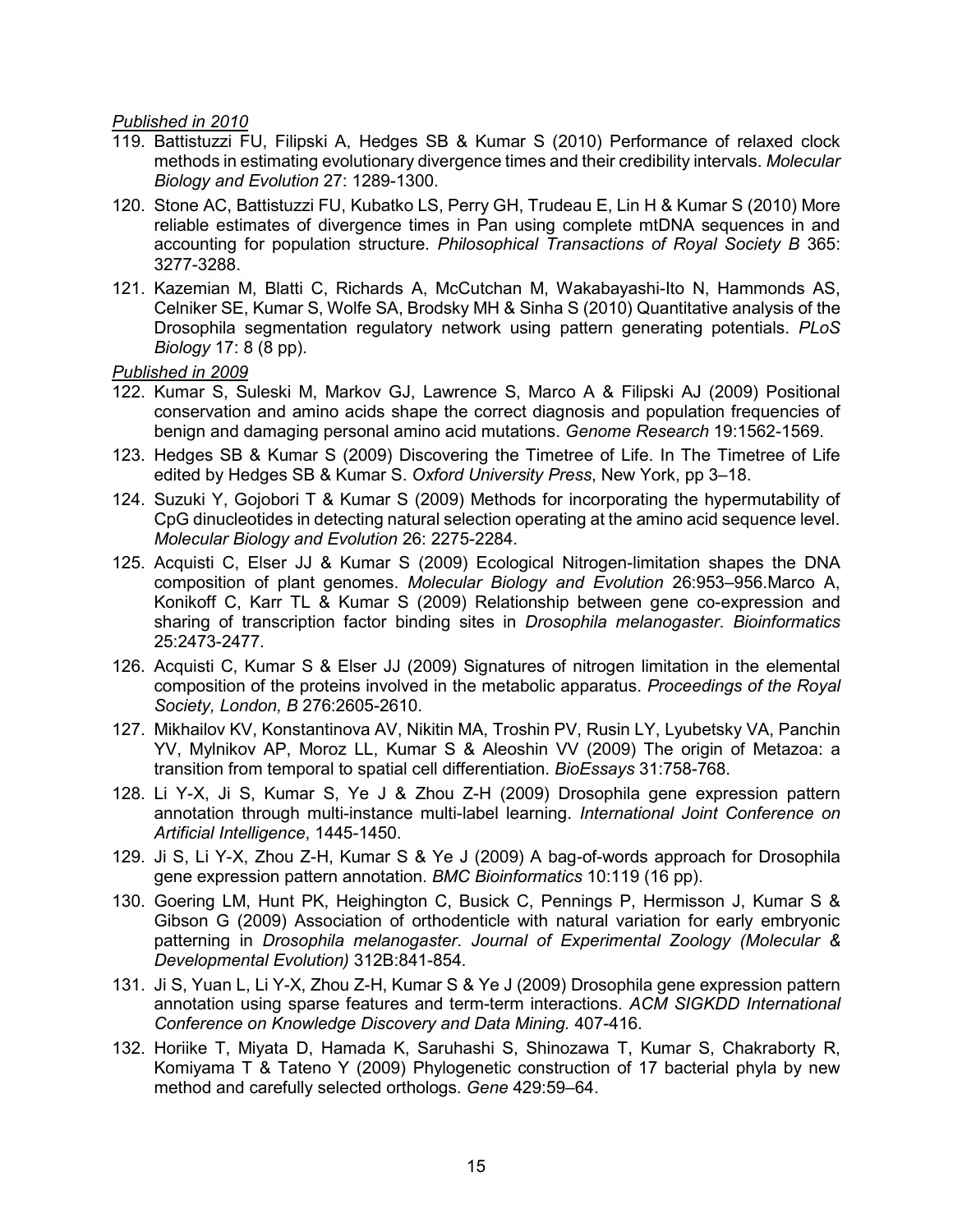- 133. Kumar S, Dudley J, Nei M & Tamura K (2008) MEGA: A biologist-centric software for evolutionary analysis of DNA and protein sequences. *Briefings in Bioinformatics* 9:299–306.
- 134. Ye J, Janardan R & Kumar S (2008) Biological Image Analysis via Matrix Approximation, Encyclopedia of Data Warehousing and Mining (2nd Ed.) edited by John Wang, *Idea Group, Inc.*, Pennsylvania (Pp. 166-170).
- 135. Ye J, Chen J, Janardan R & Kumar S (2008) Developmental stage annotation of Drosophila gene expression pattern images via an entire solution path for LDA. *ACM Transactions on Knowledge Discovery from Data* 2:1–21.
- 136. Ji S, Sun L, Jin R, Kumar S & Ye J (2008) Automated annotation of Drosophila gene expression patterns using a controlled vocabulary. *Bioinformatics* 24:1881–1888.

#### *Published in 2007*

- 137. Kumar S & Filipski A (2007) Multiple sequence alignment: In pursuit of homologous DNA positions. *Genome Research* 17:127–135.
- 138. Kumar S & Dudley J (2007) Bioinformatics software for biologists in the genomics era. *Bioinformatics* 23:1713–1717.
- 139. Tamura K, Dudley J, Nei M & Kumar S (2007) MEGA4: Molecular Evolutionary Genetics Analysis (MEGA) software version 4.0. *Molecular Biology & Evolution* 24:1596–1599.
- 140. Filipski A, Prohaska S & Kumar S (2007) Detecting molecular signatures of adaptive evolution. In *Evolutionary Genomics and Proteomics* edited by Pagel M & Pomiankowski A. Sinauer Associates, Massachusetts, pp 241–254.
- 141. Colbourn CJ & Kumar S (2007) Lower bounds on multiple sequence alignment using exact 3-way alignment. *BMC Bioinformatics* 8:140 (8 pp).
- 142. Acquisti C, Poste G, Curtiss D & Kumar S (2007) Nullomers: Really a matter of natural selection? *PLoS ONE* 2 (3 pp).
- 143. Zhang Y, Sturgill D, Parisi M, Kumar S & Oliver B (2007) Constraint and turnover in sexbiased gene expression in the genus Drosophila. *Nature* 450:233–237.
- 144. Clark AG, …, Kumar S, …, Drosophila 12 Genomes Consortium (2007) Evolution of genes and genomes on the Drosophila phylogeny. *Nature* 450:203–218.

- 145. Hedges SB, Dudley J & Kumar S (2006) TimeTree: A public knowledge-base of divergence times among organisms. *Bioinformatics* 22: 2971–2972.
- 146. Elser JJ, Fagan WF, Subramanian S & Kumar S (2006) Signatures of ecological resource availability in the animal and plant proteomes. *Molecular Biology and Evolution* 23:1946– 1951.
- 147. Subramanian S & Kumar S (2006) Higher intensity of natural selection on >90% of the human genes revealed by the intrinsic replacement mutation rates. *Molecular Biology and Evolution* 23:2283–2287.
- 148. Subramanian S & Kumar S (2006) Evolutionary anatomies of positions and types of diseaseassociated and neutral amino acid mutations in the human genome. *BMC Genomics* 7:306 (9 pp).
- 149. Ye J, Chen J, Li Q & Kumar S (2006) Classification of Drosophila embryonic developmental stage range based on gene expression pattern images. *Computational Systems Bioinformatics Conference* 4:293–298.
- 150. Xia X & Kumar S (2006) Codon-based detection of positive selection can be biased by heterogeneous distribution of polar amino acids along protein sequences. *Computational Systems Bioinformatics Conference* 4:335–340.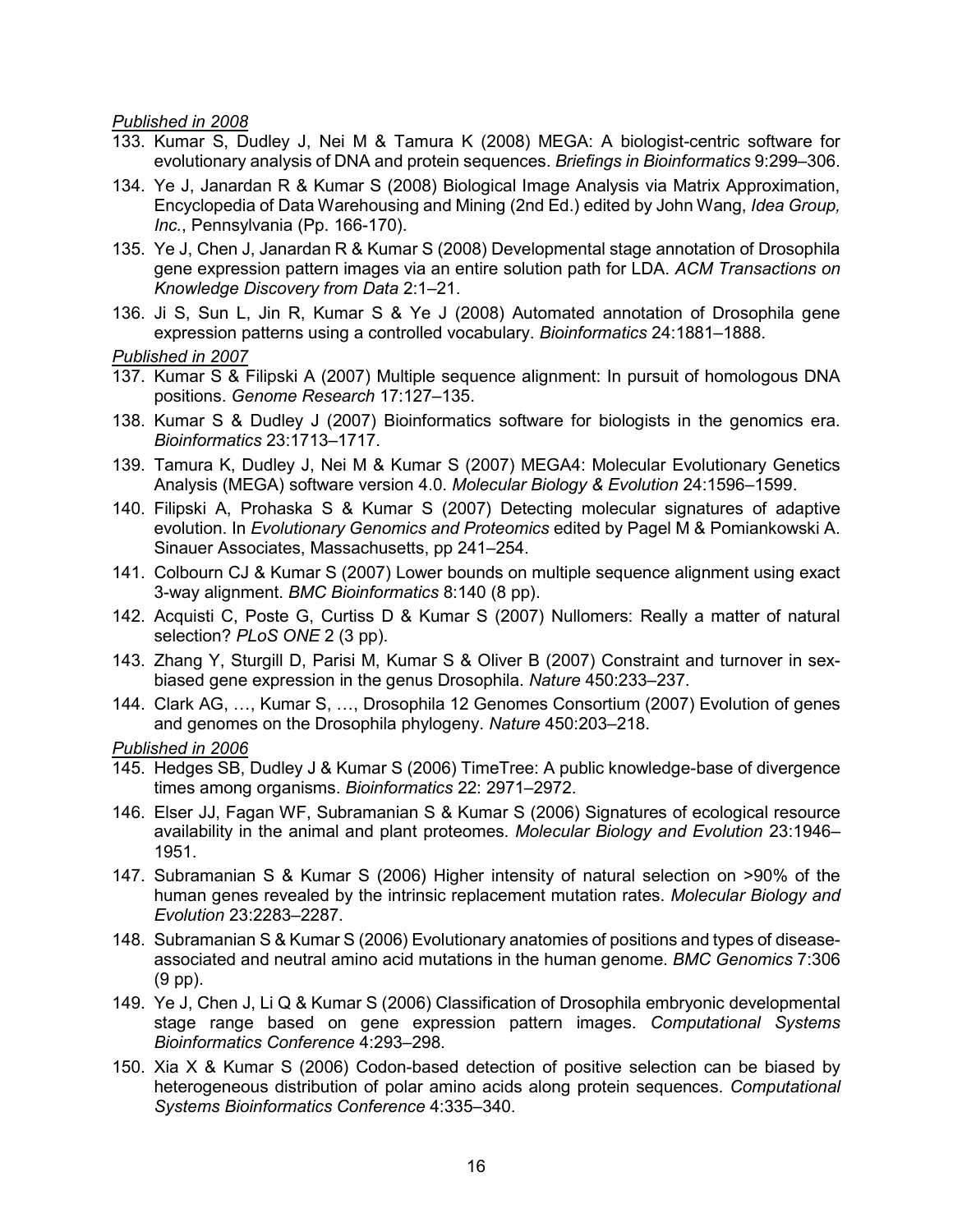151. Hedges SB, Kumar S & van Tuinen M (2006) Constraining fossil calibrations for molecular clocks. *BioEssays* 28:770–771.

#### *Published in 2005*

- 152. Kumar S (2005) Molecular clocks: four decades of evolution. *Nature Reviews Genetics* 6:654–662.
- 153. Kumar S & Hedges SB (2005) Pushing back the expansion of introns in animal genomes. *Cell* 123:1182–1184.
- 154. Kumar S, Filipski A, Swarna V, Walker A & Hedges SB (2005) Placing confidence limits on the molecular age of the human-chimpanzee divergence. *Proceedings of the National Academy of Sciences* (USA) 102:18842–18847.
- 155. Gadagkar SR, Rosenberg MS & Kumar S (2005) Inferring species phylogenies from multiple genes: Concatenated sequence tree versus consensus gene tree. *Journal of Experimental Zoology (Molecular & Developmental Evolution)* 304B:64–74.
- 156. Gadagkar SR & Kumar S (2005) Maximum likelihood outperforms maximum parsimony even when evolutionary rates are heterotachous. *Molecular Biology and Evolution* 22:2139– 2141.
- 157. Filipski A & Kumar S (2005) Comparative Genomics in Eukaryotes. In *The Evolution of the Genome* edited by Ryan TG. Elsevier, San Diego, pp 521–583.
- 158. Gargesha M, Yang J, Van Emden B, Panchanathan S & Kumar S (2005) Automatic annotation techniques for gene expression images of the fruit fly embryo. *Proceedings of Society of Photo-optical Instrumentation Engineers* 5960:576–583.

#### *Published in 2004*

- 159. Kumar S, Tamura K & Nei M (2004) MEGA3: Integrated software for Molecular Evolutionary Genetics Analysis and sequence alignment. *Briefings in Bioinformatics* 5:150–163.
- 160. Hedges SB & Kumar S (2004) Precision of molecular time estimates. *Trends in Genetics* 20:242–247.
- 161. Tamura K, Subramanian S & Kumar S (2004) Temporal patterns of fruit fly evolution revealed by mutation clocks. *Molecular Biology and Evolution* 21:36–44.
- 162. Briscoe A, Gaur C & Kumar S (2004) The spectrum of human rhodopsin disease mutations through the lens of interspecific variation. *Gene* 332:107–118.
- 163. Tamura K, Masatoshi Nei, & Kumar S (2004) Prospects for inferring very large phylogenies using the neighbor-joining method. *Proceedings of the National Academy of Sciences (USA)* 101:11030–11035.
- 164. Subramanian S & Kumar S (2004) Gene expression intensity shapes evolutionary rates of the proteins encoded by the vertebrate genome. *Genetics* 168:373–381.
- 165. Gurunathan R, Van Emden B, Panchanathan S & Kumar S (2004) Identifying spatially similar gene expression patterns in early stage fruit fly embryo images: Binary feature versus invariant moment digital representations. *BMC Bioinformatics* 5:202 (13 pp).
- 166. Gargesha M, Antin P, Van Emden B, Panchanathan S & Kumar S (2004) Image registration and similarity computation for chicken gene expression patterns. *Genomic Signal Processing and Statistics (GENSIPS), IEEE Signal Processing Society* (4 pp).

- 167. Hedges SB & Kumar S (2003) Genomic clocks and evolutionary timescales. *Trends in Genetics* 19:200–206.
- 168. Subramanian S & Kumar S (2003) Neutral substitutions occur as a faster rate in exons than in noncoding DNA in primate genomes. *Genome Research* 13:838–844.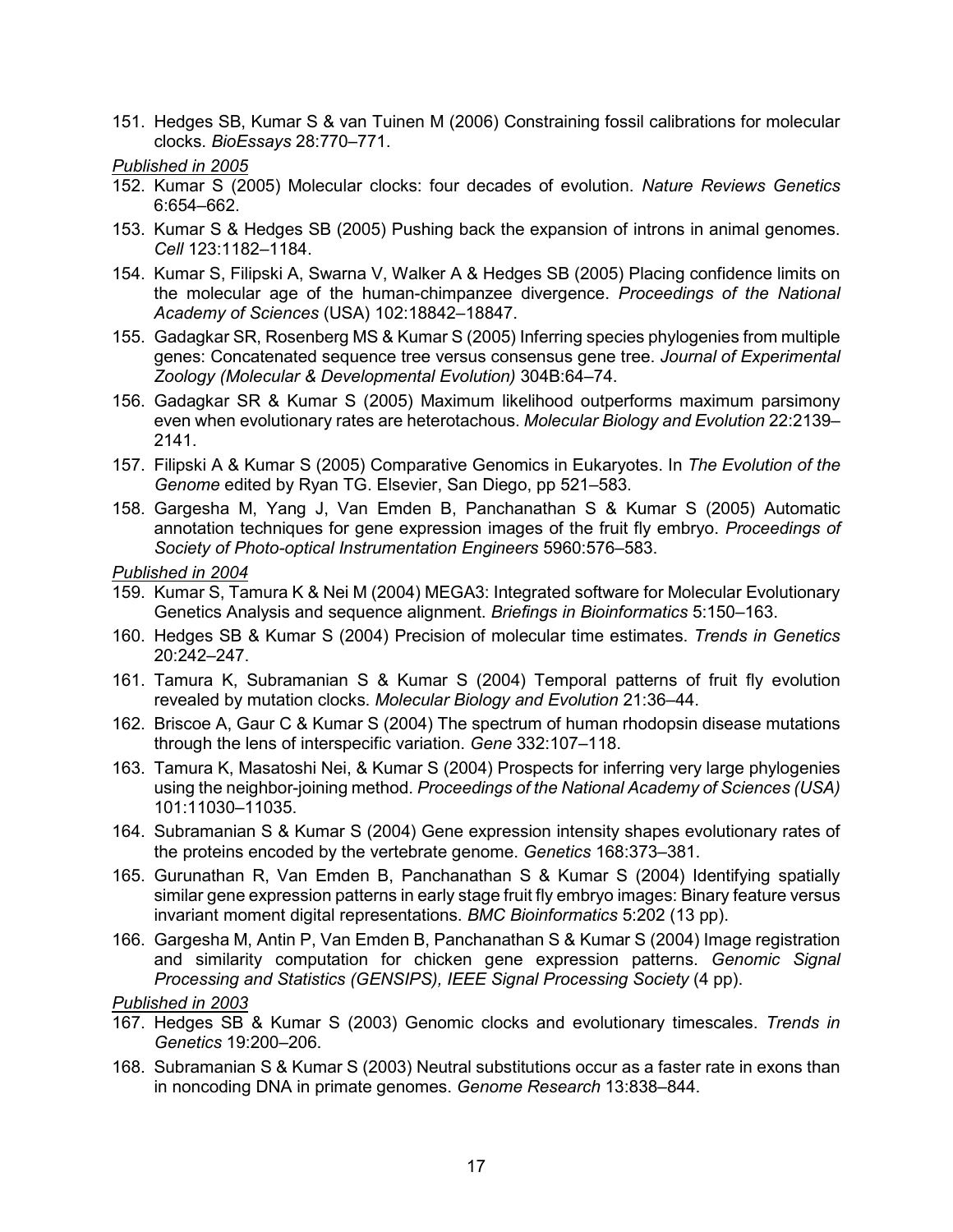- 169. Rosenberg MS & Kumar S (2003) Taxon sampling, bioinformatics, and phylogenomics. *Systematic Biology* 52:119–124.
- 170. Rosenberg MS, Subramanian S & Kumar S (2003) Patterns of transitional mutation biases within and among mammalian genomes. *Molecular Biology and Evolution* 20:988–993.
- 171. Rosenberg MS & Kumar S (2003) Heterogeneity of nucleotide frequencies among evolutionary lineages and phylogenetic inference. *Molecular Biology and Evolution* 20:610– 621.
- 172. Miller MP, Parker JD, Rissing SW, & Kumar S (2003) Quantifying the intragenic distribution of human disease mutations. *Annals of Human Genetics* 67:567–579.
- 173. Jancovich J, Mao J, Chinchar VG, Wyatt C, Case S, Kumar S, Valente G, Subramanian S, Davidson EW, Collins JP & Jacobs BL (2003) Genomic sequence of a ranavirus (family Iridoviridae) associated with salamander mortalities in North America. *Virology* 316:90–103.

- 174. Kumar S & Subramanian S (2002) Mutation rates in mammalian genomes. *Proceedings of the National Academy of Sciences (USA)* 99:803–808.
- 175. Kumar S, Jayaraman K, Panchanathan S, Gurunathan R, Marti-Subirana A & Newfeld SJ (2002) BEST: A novel computational approach for comparing gene expression patterns from early stages of *Drosophila melanogaster* development. *Genetics* 162:2037–2047.
- 176. Hedges SB & Kumar S (2002) Vertebrate genomes compared. *Science* 297:1283–1285.
- 177. Tamura K & Kumar S (2002) Evolutionary distance estimation under heterogeneous substitution pattern among lineages. *Molecular Biology & Evolution* 19:1727–1736.
- 178. Jiang Z, Melville JS, Cao H, Kumar S, Filipski A & Verrinder Gibbins AM (2002) Measuring conservation of contiguous sets of autosomal markers on bovine and porcine genomes in relation to the map of the human genome. *Genome* 45:769–776.

- 179. Kumar S, Tamura K, Jakobsen IB & Nei M (2001) MEGA2: Molecular Evolutionary Genetics Analysis software. *Bioinformatics* 17:1244–1245.
- 180. Kumar S, Gadagkar SR, Filipski A & Gu X (2001) Determination of the number of conserved chromosomal segments between species. *Genetics* 157:1387–1395.
- 181. Kumar S & Gadagkar SR (2001) Disparity Index: A simple statistic to measure and test the homogeneity of substitution patterns between molecular sequences. *Genetics* 158:1321– 1327.
- 182. Kumar S & Panchanathan S (2001) Elucidating gene interaction networks based on gene expression pattern image analysis. *Proceedings of the International Conference on Biomedical Engineering* 5A:232–234.
- 183. Rosenberg MS & Kumar S (2001) Traditional phylogenetic reconstruction methods reconstruct shallow and deep evolutionary relationships equally well. *Molecular Biology and Evolution* 18:1823–1827.
- 184. Rosenberg MS & Kumar S (2001) Incomplete taxon sampling is not a problem for phylogenetic inference. *Proceedings of the National Academy of Sciences (USA)* 98:10751– 10756.
- 185. Miller MP & Kumar S (2001) Understanding human disease mutations through the use of interspecific genetic variation. *Human Molecular Genetics* 10: 2319–2328.
- 186. Hedrick P & Kumar S (2001) Mutation and linkage disequilibrium in human mtDNA. *European Journal of Human Genetics* 9:969–972.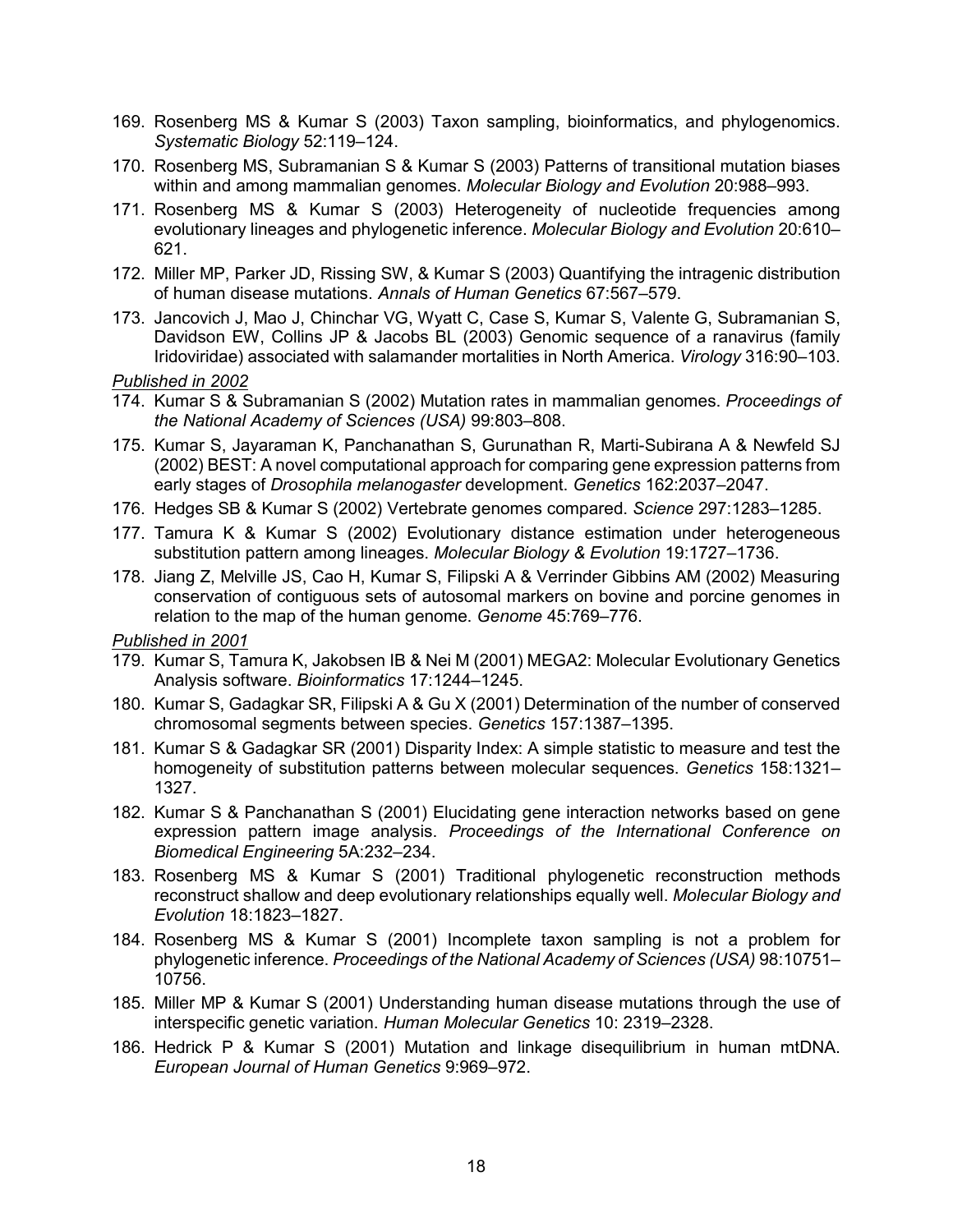- 187. Jayaraman K, Panchanathan S & Kumar S (2001) Classification and indexing of gene expression images. *Proceedings of Society of Photo-optical Instrumentation Engineers* 4472:471–481.
- 188. Gerber AS, Loggins R, Kumar S & Dowling TE (2001) Does non-neutral evolution shape observed patterns of DNA variation in animal mitochondrial genomes? *Annual Review of Genetics* 35:539–566.
- 189. Hedges SB, Chen H, Kumar S, Wang DY-C, Thompson AS & Watanabe H (2001) A genomic timescale for the origin of eukaryotes. *BMC Evolutionary Biology* 1:4 (10 pp).

- 190. Kumar S, Mitnik C, Valente G & Floyd-Smith G (2000) Expansion and molecular evolution of the interferon-induced 2'-5' oligoadenylate synthetase gene family. *Molecular Biology and Evolution* 17:738–750.
- 191. Kumar S, Hedrick P, Dowling T & Stoneking M (2000) Questioning evidence for recombination in human mitochondrial DNA. *Science* 288:1931a.
- 192. Kumar S & Gadagkar SR (2000) Efficiency of the neighbor-joining method in reconstructing deep and shallow evolutionary relationships in large phylogenies. *Journal of Molecular Evolution* 51:544–553.
- 193. Purdom PW, Bradford PG, Tamura K & Kumar S (2000) Single column discrepancy and dynamic max-mini optimizations for quickly finding the most parsimonious evolutionary trees. *Bioinformatics* 16:140–151.

#### *Published in 1999*

- 194. Hedges SB & Kumar S (1999) Divergence times of eutherian mammals. *Science* 285:2031a.
- 195. Newfeld SJ, Wisotzkey RG & Kumar S (1999) Molecular evolution of a development pathway: Phylogenetic analyses of transforming growth factor-β family ligands, receptors, and Smad signal transducers. *Genetics* 152:783–795.
- 196. Wang Y-C, Kumar S & Hedges SB (1999) Divergence time estimates for the early history of animal phyla and the origin of plants, animals, and fungi. *Proceedings of the Royal Society, London. B* 266:163–171.
- 197. O'Brien S, Eisenberg JF, Miyamoto M, Hedges SB, Kumar S & Wilson DE (1999) Genome Maps 10. Comparative Genomics. Mammalian radiations. Wall Chart. Science 286:463– 478.

#### *Published in 1998*

- 198. Kumar S & Hedges SB (1998) A molecular timescale for vertebrate evolution. *Nature* 392:917–920.
- 199. Nei M, Kumar S & Takahashi K (1998) The optimization principle in phylogenetic analysis tends to give incorrect topologies when the number of nucleotides or amino acids used is small. *Proceedings of the National Academy of Sciences (USA)* 95:12390–12397.

- 200. Balczarek KA, Lai Z-C & Kumar S (1997) Evolution and functional diversification of the Paired box (Pax) DNA-binding domains. *Molecular Biology and Evolution* 14:829–842.
- 201. Zhang J & Kumar S (1997) Detection of convergent and parallel evolution at the amino acid sequence level. *Molecular Biology and Evolution* 14:527–536.
- 202. Zhang J, Kumar S & Nei M (1997) Small-sample tests of episodic adaptive evolution: A case study of primate lysozymes. *Molecular Biology and Evolution* 14:1335–1338.
- 203. Yeager M, Kumar S & Hughes AL (1997) Sequence convergence in the peptide-binding region of primate and rodent MHC class Ib molecules. *Molecular Biology and Evolution* 14:1035–1041.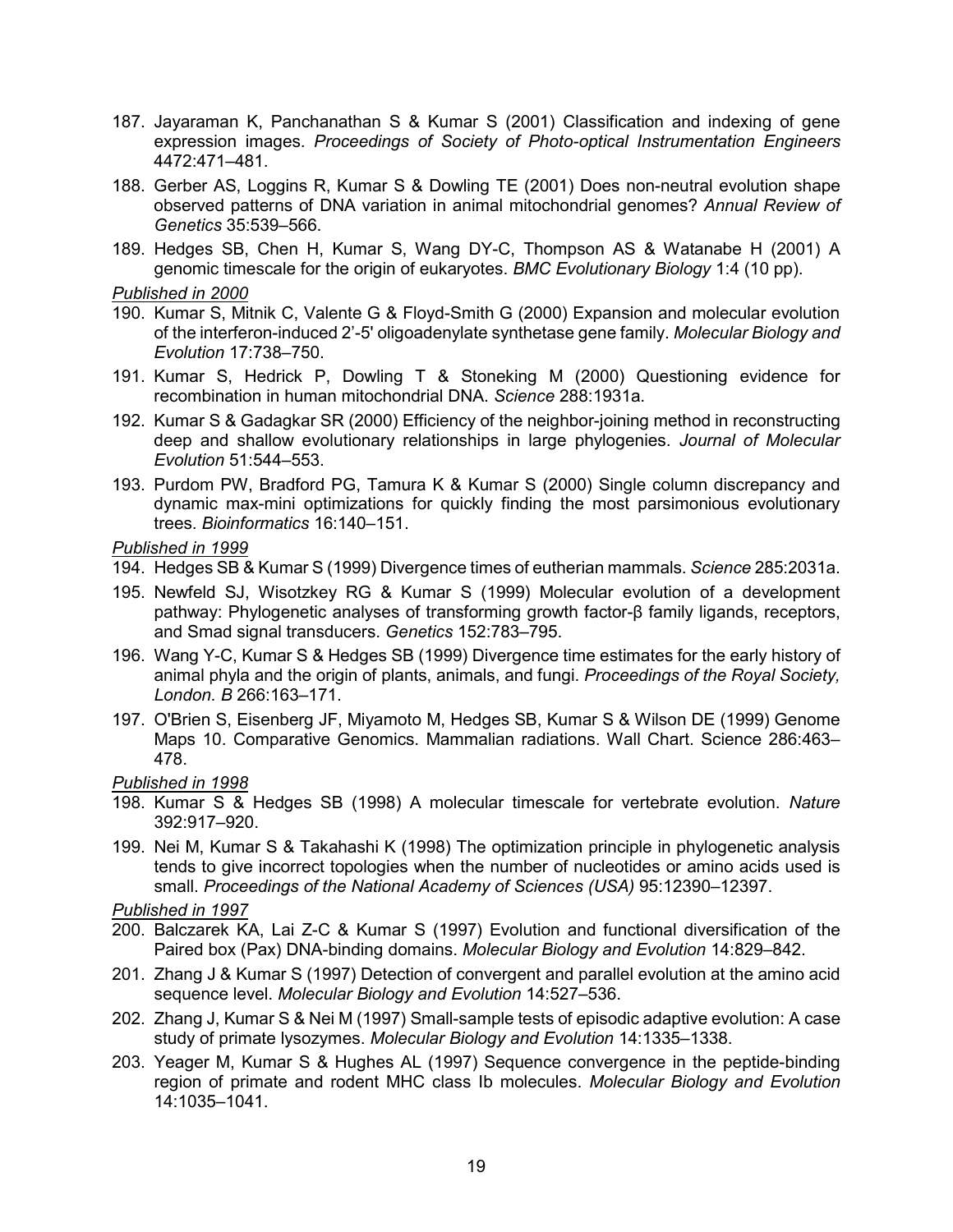- 204. Leitner TL, Kumar S & Albert J (1997) Tempo and mode of nucleotide substitutions in gag and env gene fragments in Human Immunodeficiency Virus Type 1 populations with a known transmission history. *Journal of Virology* 71:4761–4770.
- *Published in 1996*
- 205. Kumar S (1996) A stepwise algorithm for finding minimum evolution trees. *Molecular Biology and Evolution* 13:584–593.
- 206. Kumar S (1996) Patterns of nucleotide substitution in mitochondrial protein-coding genes of vertebrates. *Genetics* 143:537–548.
- 207. Kumar S, Balczarek KA & Lai Z-C (1996) Evolution of the hedgehog gene family. *Genetics* 142:965–972.
- 208. Kumar S & Rzhetsky A (1996) Evolutionary relationships of eukaryotic kingdoms. *Journal of Molecular Evolution* 42:183–193.
- 209. Hedges SB, Parker PH, Sibley CG & Kumar S (1996) Continental breakup and the ordinal diversification of birds and mammals. *Nature* 381:226–229.
- 210. Yang Z & Kumar S (1996) Approximate methods for estimating the pattern of nucleotide substitution and the variation of substitution rates among sites. *Molecular Biology and Evolution* 13:650–659.

- 211. Kumar S (1995) PhylTest: A Program for Testing Phylogenetic Hypotheses. Pennsylvania State University, University Park.
- 212. Rzhetsky A, Kumar S & Nei M (1995) Four-cluster analysis: A simple method to test phylogenetic hypotheses. *Molecular Biology & Evolution* 12:163–167.
- 213. Yang Z, Kumar S & Nei M (1995) A new method of inference of ancestral nucleotide and amino acid sequences. *Genetics* 141:1641–1650.
- 214. Winnepenninckx W, Backeljau T, Mackey LY, Brooks JM, De-Wachter R, Kumar S & Garey JR (1995) 18S rRNA data indicate that Aschelminthes are polyphyletic in origin and consist of at least three distinct clades. *Molecular Biology and Evolution* 12:1132–1137.

*Published in 1994 and earlier*

- 215. Kumar S, Tamura K & Nei M (1994) MEGA: Molecular Evolutionary Genetics Analysis software for microcomputers*. Computer Applications in Biosciences* 10:189–191.
- 216. Hedges SB, Kumar S, Tamura K & Stoneking M (1992) Human origins and analysis of mitochondrial DNA sequences. *Science* 255:737–739.

*Book reviews and other publications*

- 217. Kumar S (2000) A review of the book Genomes by TA Brown. *The Quarterly Review of Biology* 75:316–317.
- 218. Kumar S & Filipski A (2001 and 2008) Molecular Phylogeny Reconstruction. *Encyclopedia of Life Sciences Macmillan Reference Ltd*, Oxford, UK. (www.els.net).
- 219. Kumar S & Filipski A (2001) Molecular Clock Testing. *Encyclopedia of Life Sciences, Macmillan Reference Ltd*, Oxford, UK. (www.els.net).
- 220. Kumar S & Newfeld SJ (2002) A review of the book *Modern Genetic Analysis: Integrating Genes and Genomes* (second edition) by Griffiths AJF, Gelbart WM, Lewontin RC & Miller JH. The Quarterly Review of Biology 77:456–457.
- 221. Rawls A & Kumar S (2002) A review of the book *Genomic Regulatory Systems: Development and Evolution* by E. H. Davidson. The Quarterly Review of Biology 77:456.
- 222. Lorson C & Kumar S (2003) A review of the book *Genomes* (second edition) by T.A. Brown. The Quarterly Review of Biology 78:225.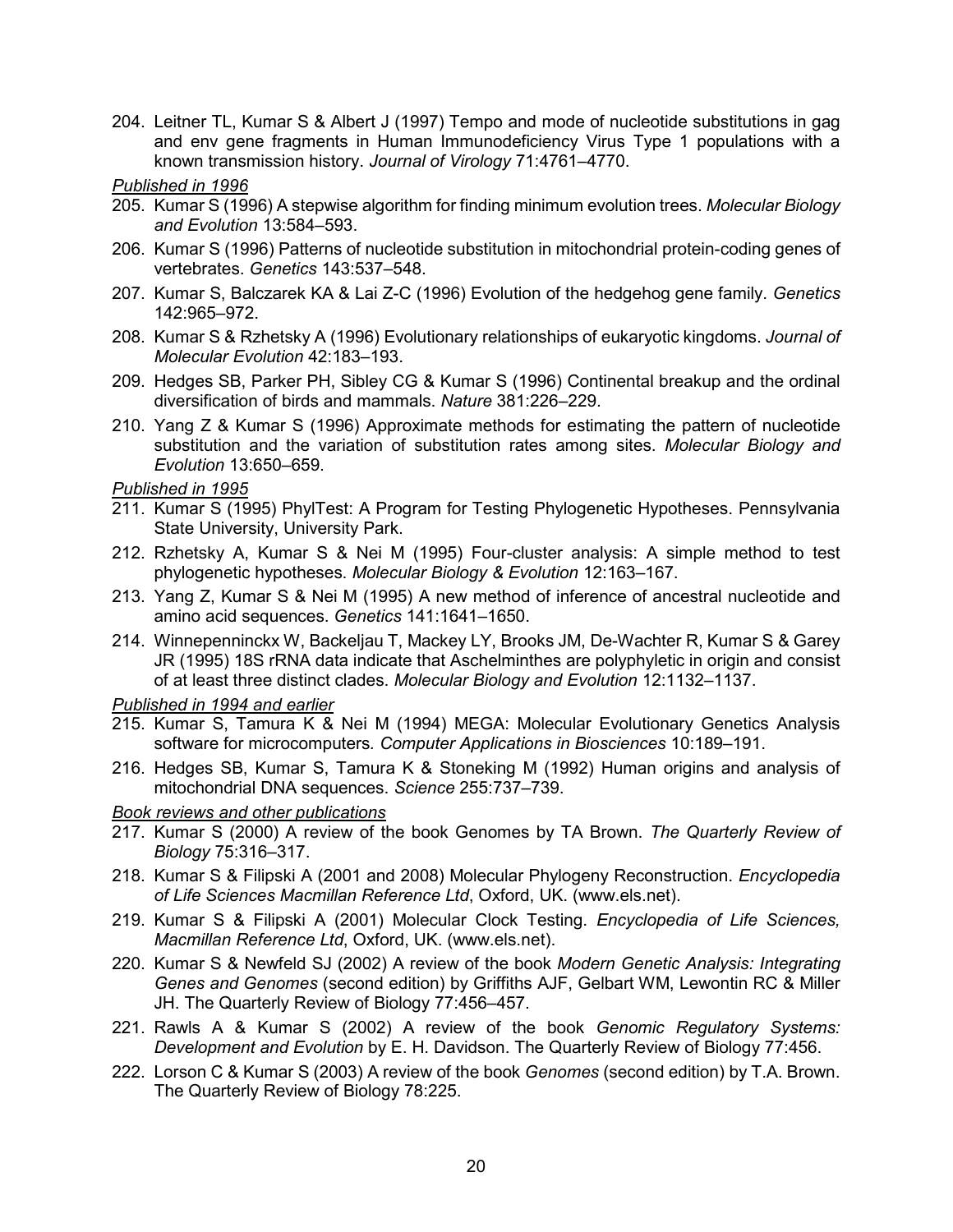- 223. Kumar S (2003) MacTrees made easy, a review of the book *Phylogenetic trees made easy: a how-to-manual for molecular biologists* by Hall BG. Molecular Evolution and Phylogenetics 27:165–167.
- 224. Kumar S & Filipski A (2004) Bayesian Phylogenetic Analysis. *Dictionary of Bioinformatics and Computational Biology* edited by Hancock J & Zvelebil M, Wiley-Liss, New York.
- 225. Kumar S & Filipski A (2005) Reconstructing Vertebrate Phylogeny. *Encyclopedia of Genetics, Genomics, Proteomics and Bioinformatics* edited by Subramaniam S. John Wiley & Sons, New York.
- 226. Kumar S and other authors (2007) Sequence Assembly and Alignment Tech Guide. In *Genome Technology* (10 pp).
- 227. Battistuzzi FU, Filipski A & Kumar S (2011) Molecular clock: testing (version 2.0). *Encyclopedia of Life Sciences*. John Wiley & Sons, Ltd, Chichester, UK (7pp) (www.els.net).
- 228. Kumar S (2013) Foreword for the book *Molecular Genetics: Concepts and Development* by S Mitra. MacMillan India Limited.
- 229. Kumar S (2017) F1000Prime Recommendation of *Shen et al., Nat Ecol Evol 2017, 1(5):126* in F1000Prime (DOI: 10.3410/f.727814781.793536165).
- 230. Kumar S (2017) F1000Prime Recommendation of Warnock RCM et al., Proc Biol Sci 2017, 284(1857) (DOI: 10.3410/f.727752709.793536398).

### **RESEARCH MENTORING**

## *Postdoctoral scholars*

- *Current* Antonia Chroni (2018–) Caryn Babaian (2021–) Jack Craig (2020–) Jose Barba-Montoya (2018–) • Marcos Caraballo-Ortiz (2020–) • Qiqing Tao (2020–)
- *Past Alan Filipski (1998–2014) Antonio Marco-Castillo (2008–2009) Anup Som (2005–2007) Araxi Urrutia (2003–2004) • Bao Hong Shen (2005–2007) • Beatriz Mello (2015–2016) • Christine Kuslich (2003–2005) • Claudia Acquisti (2006–2010) • Fabia Battistuzzi (2008–2012) • Li Liu (2012–2015) • Lifang Liu (2012–2013) • Mark P. Miller (2000–2002) • Michael S. Rosenberg (2000–2003) • Nevin Gerek (2010–2013) • Ravi Patel (2021) • Sankar Subramanian (2000–2006) • Sayaka Miura (2012–2016) • Sudhindra R. Gadagkar (1998–2003)*

#### *Doctoral and graduate students*

*Current* John Allard (2021–) • Lisa Schmelkin (2019–) • Sudip Sharma (2018–)

*Past* Bindu Koshy • Caryn Babaian • Charlotte Konikoff • Hector Ramos • HoJoon Lee • Jian Yang • Karthik Jayaraman • Louise Huuki • Madhusudhana Gargesha • Michael Suleski • Patrick Kolb • Qiqing Tao • Rajalakshmi Gurunathan • Ravi Patel • Rekha Iyer • Sandhya Durvasala • Shubhra Gupta • Siddarth Selvaraj • Stephanie Rogers • Vinod Swarna • Xiaofen Liu

#### *Undergraduate and graduate research interns*

- *Current* Hasnat Hasib Jared Huzar Madelyn Shenoy Nandita Nagendra Nisarg Patel Tenzin Dolker • Vivian Aly
- *Past* Adam Orr Adithya Rajan Aditya Paliwal Alexander Woodard Alicia Varma Alyza Villa Amber Ahmed • Anant Bhargava • Anna Freydenzen • Antoine Al-Foune • April Merdon • Ariana Rodriguez • Asaria Jimenez • Brandon Butler • Brandy Buck • Brianna Spell • Bryan Sexton • Candice White • Carol Diaz • Chikku Baiju • Christopher Busick • Cristina Rivera • Diana Alarcon • Diana Tlougan • Elizabeth Santana • Elizabeth Villalba • Emily Davenport • Eric Thomas • Erika Garcia • German Velez • Glenn Markov • Greg McInnes • Hanna Pronina • Hariharan Mohanraj • Harry Ho • Heather R. DeWall • Heather Wiemann • Ivan Montiel • Jacob Reidhead Jenna Makis • Jessica Priest Jiamen Deng • Jiyeong Choi • Jonathan Falciani Jose Maldonado • Joy Wenslas • Julia Davis • Kailah Davis • Karen Canales • Karen Gomez • Kari Strauss • Kimberly Kukurba • Kristyn Gerold • Krizia Cabrera • Kruti Patel • Lauren Hamilton • Liris Gonzalez • Liz Garcia • Louise Huuki • Maansi Suvarna • Mary Kate Durnan • Michael Suleski • Morgan Day • Natalia Santiago • Nate Sutton • Nicholas Peterson • Nicolas Feddern • Olumide Oladeinde • Oscar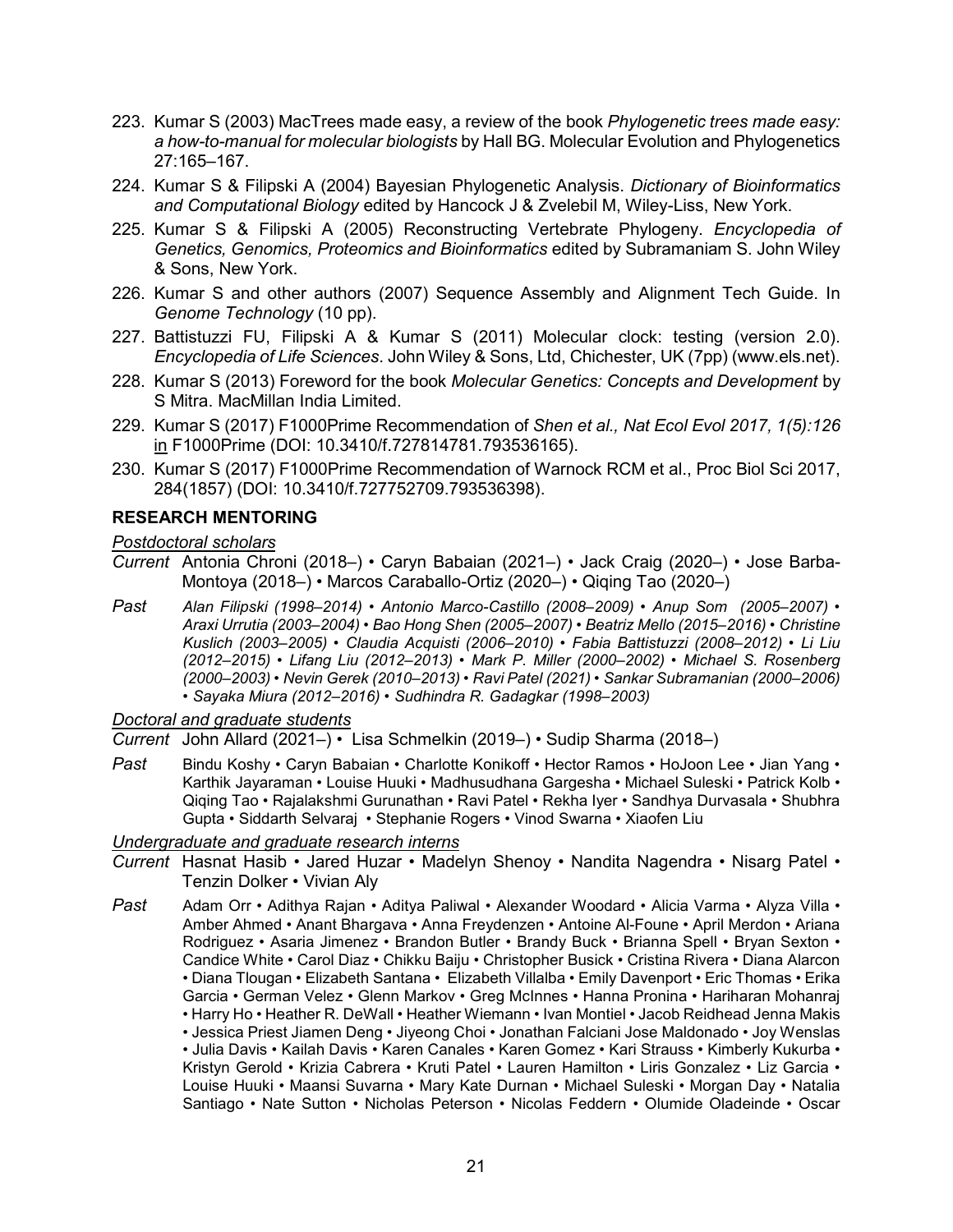Murillo • Paul Billing-Ross • Pegah Biparvah • Rachel Sipes • Raul Navedo • Robert Adrian • Roman Johnson • Ronika Nirankari • Sara Vahdatshoar ▪ Simon Lawrence • Stephanie Negron • Stephanie Tate • Stephen McAleer • Stephen Watson • Sujay Rajkumar • Tamera Lanham • Thania Martinez • Tiffany Buturla • Timothy Sweeney • Tina To • Tracy Vu • Tyler Ebinger • Vanessa Gray • Veena Ganeshan • Veronica Shi • Victor Correa • Viriya Keo • Wilda Rivera • Yea Jin Ko

#### *Visiting Scholars/Tech Staff*

Ade Banjoko • Aditya Rajan • Annirudha Kadne • Ashini Bolia • Ashly Ruttman • Ben Timmerick • Bernard Van Emden • Bremen Braun • Dana Desonie • Daniel Peterson • David Fisher • David Schwartz • Dishant Patel • Eric Thomas • Glen Stecher • Graziela Valente • Jana McAlpin • Jason Wulf • Jared Knobloch • Joel Dudley • Joseph Svitak • Keith Davis • Kelly Boccia • Lakshmie Viswanathan • Lin-Wei Wu • Mahesh Sundara Raman • Maxwell Sanderford • Melinda Caballero • Mia Champion • Michael Li • Michael *McCutchan* • Michael Suleski • Natalia Briones • Nicholas Harras • Nicholas Peterson • Nimit Johri • Quan Nguyen • Raj Bayapu • Renee Grothe • Revak Raj Tyagi • Roman Fuentes Ruttman • Sean Dudley • Siddarth Selvaraj • Suganthi Cidambaram • Vesna Djinovic • Wayne Parkhurst • Zach Hanson-Hart

#### **CLASSROOM TEACHING**

#### *Temple University*

| <b>Genomic Evolutionary Medicine</b>                                                                                                                                                                                                                         | $2016 - 2020$ |
|--------------------------------------------------------------------------------------------------------------------------------------------------------------------------------------------------------------------------------------------------------------|---------------|
| Introduces evolutionary principles and perspectives in Genomic Medicine<br>Designed for junior and senior undergraduate students (BIOL 3112/5112)<br>Interactive and discovery-based; taught five times                                                      |               |
| Enrollment has increased steadily from 49 to 146                                                                                                                                                                                                             |               |
| Class satisfaction rating: Exceptional 4.5 (range 1 - 5)                                                                                                                                                                                                     |               |
| Seminar in Molecular Phylogenetics                                                                                                                                                                                                                           | $2017 - 2019$ |
| Discusses early research articles in molecular phylogenetics (BIOL 8201)                                                                                                                                                                                     |               |
| Intended for graduate students; taught two times                                                                                                                                                                                                             |               |
| Attended by many students and senior scientists                                                                                                                                                                                                              |               |
| Class satisfaction rating: Maximum 5.0 (range $1 - 5$ )                                                                                                                                                                                                      |               |
| <b>Arizona State University</b>                                                                                                                                                                                                                              |               |
| <b>Evolutionary Medicine</b>                                                                                                                                                                                                                                 | $2010 - 2013$ |
| Introduces molecular evolution through examples from medicine<br>Special topics designed for undergraduate to graduate students<br>Attended by 12 - 41 students; taught four times (BIO 189/494)<br>Class satisfaction rating: Exceptional 1.4 (range 1 - 4) |               |
| Introduction to Comparative Genomics                                                                                                                                                                                                                         | $2001 - 2011$ |
| Introduces fundamentals of evolutionary genomics                                                                                                                                                                                                             |               |
| Designed for senior undergrads and grad students                                                                                                                                                                                                             |               |
| Increasing enrollment from 10 to 41; taught seven times (BIO 494)                                                                                                                                                                                            |               |
| Class satisfaction rating: Exceptional 1.2 $(1 – 5)$                                                                                                                                                                                                         |               |
| <b>Organic Evolution</b>                                                                                                                                                                                                                                     | $2000 - 2006$ |
| Basic course in evolutionary biology                                                                                                                                                                                                                         |               |
| Designed for junior undergraduate                                                                                                                                                                                                                            |               |
| Attended by 106 - 185 students; taught five times                                                                                                                                                                                                            |               |
| Class satisfaction rating: Exceptional 1.5 (range $1 - 4$ )                                                                                                                                                                                                  |               |
| <b>Molecular Evolutionary Genetics</b>                                                                                                                                                                                                                       | $1999 - 2000$ |
| An advanced course on molecular evolution and phylogenetics<br>Designed for graduate students (BIO 594/494)                                                                                                                                                  |               |
| Attended by $7 - 14$ students; taught three times                                                                                                                                                                                                            |               |
| Class satisfaction rating: Exceptional 1.3 (range $1 - 4$ )                                                                                                                                                                                                  |               |
|                                                                                                                                                                                                                                                              |               |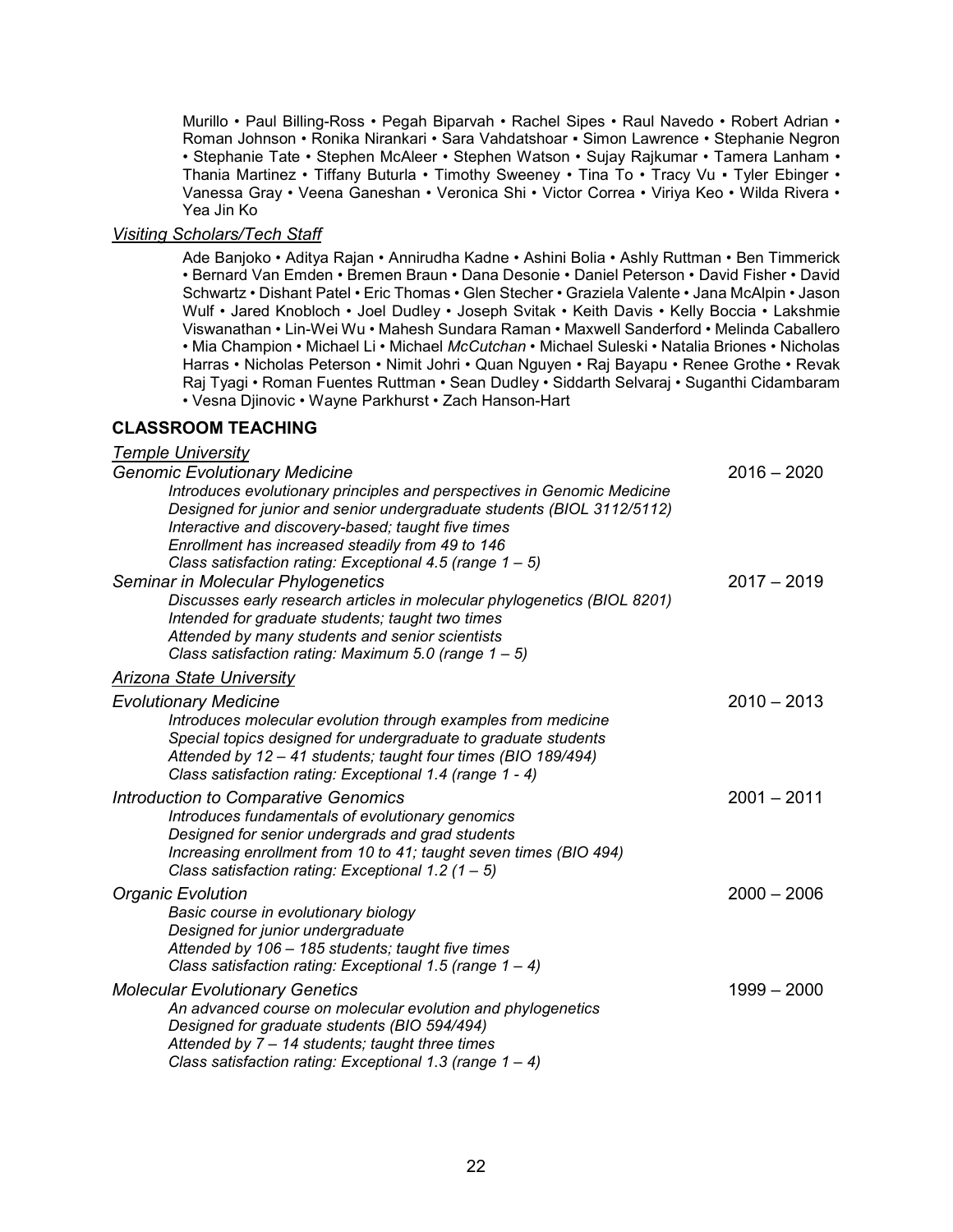# **CONFERENCE AND SYMPOSIA ORGANIZED**

| יי בולבוסטיס אויירט טוויין אס אין די ה                                        |      |
|-------------------------------------------------------------------------------|------|
| Organizer, Green Computing in Molecular Phylogenetics (7/10-14)               | 2022 |
| SMBE Everywhere; Kick-off annual meeting of the                               |      |
| Society for Molecular Biology and Evolution (SMBE)                            |      |
| Organizer, Growing Convergence Research Workshop on Epistasis (4/7)           | 2021 |
| Temple University, Philadelphia, Pennsylvania, virtual workshop               |      |
| Organizer, MEGA 25th Anniversary Workshop (7/8-7/12)                          | 2018 |
| The annual meeting of the Society for Molecular Biology and Evolution (SMBE), |      |
| Yokohama, Japan                                                               |      |
| Coordinator, Workshop in Biogenomics & Nanobiology (4/23-4/24)                | 2018 |
| International Collaboration Conference, Riyadh, Saudi Arabia                  |      |
| Organizer, Molecular Evolution and Medicine (9/16-9/17)                       | 2017 |
| Temple University, Philadelphia, USA (100 attendees)                          |      |
| Organizer, Symposium on Next-Generation Tools                                 | 2016 |
| The annual meeting of SMBE, Gold Coast, Australia                             |      |
| Member, External Advisory Board                                               | 2014 |
| The annual meeting of SMBE, Puerto Rico, USA                                  |      |
| Organizer, SMBE Symposium on Phylomedicine                                    | 2012 |
| Arizona State University, SU, Tempe, AZ, USA (75 attendees) (03/23-24)        |      |
| Member, Global Organizing Committee                                           | 2011 |
| The annual meeting of SMBE, Kyoto Japan (7/26-7/30)                           |      |
| Organizer, Symposium on Evolutionary Biology in Health and Medicine           | 2010 |
| The annual meeting of SMBE, Lyon France (7/4-7/8)                             |      |
| co-organizers: J Dudley and A Butte                                           |      |
| Co-organizer, Molecular Phylogenetics Symposium                               | 2010 |
| Moscow State University, Russia (5/17-5/21)                                   |      |
| Member, Committee, International Conference on Molecular Systematics          | 2007 |
| Moscow State University, Russia (12/16-12/19)                                 |      |
| Organizer, Annual Meeting of Society for Molecular Biology and Evolution      | 2006 |
| Arizona State University, Tempe, Arizona (5/24-5/28) 750 participants         |      |
| Organizer, Genome Database Workshop                                           | 2005 |
| National Evolutionary Synthesis Center, North Carolina (5/31-6/3)             |      |
| Organizer, Symposium on Evolutionary and Population Genomics                  | 2004 |
| Future of Statistics, Indian School of Business, Hyderabad (12/29-1/1)        |      |
|                                                                               |      |

### **INVITED PRESENTATION**

### *2022 – 2019*

*Keynote*, Center for Computational and Integrative Biology (CCIB), Rutgers University, Camden Campus • *Keynote*, Second International Symposium on Genetics, Federal University of Rio de Janeiro • *Keynote* Presentation, Zakir Husain Delhi College, New Delhi • Symposium on the Origin of the COVID-19 Pandemic, Universite de Paris, France• *Distinguished Speaker Invitation*, Yale University • *Invited Talk*, Duke University • *Plenary*, 4<sup>th</sup> Chinese Systematics Conference, Beijing • *Nanqiang Lecture*, Xiamen University, China • *Plenary*, NSF China, Xiamen • *Invited Talk,* Peking University • *Invited Talk,* Chinese Academy of Sciences, Beijing • *Headliner*, Symposium on Molecular Biology and Evolution of Cancer, Yale University • *Invited Talk*, University of North Texas, Denton.

### *2018 – 2015*

*Invited Presenter, Digital Innovation Workshop, Case Western Reserve University, Cleveland • Invited Presenter,* Silver Jubilee Workshop for MEGA, Yokohama, Japan • *Invited Talk,* Annual meetings of Society for Molecular Biology and Evolution, Manchester, UK • *Keynote,* Symposium, Tokyo Metropolitan University, Japan • *Invited Talk,* King Abdullah University of Science and Technology (KAUST) • *Invited Talk,* Annual meetings of Society for Molecular Biology and Evolution • *Invited Talk,* University of California (Los Angeles) • *Keynote,* King Abdullah University of Science and Technology (KAUST), Saudi Arabia • *Invited Talk,* University of Pittsburgh • *Invited*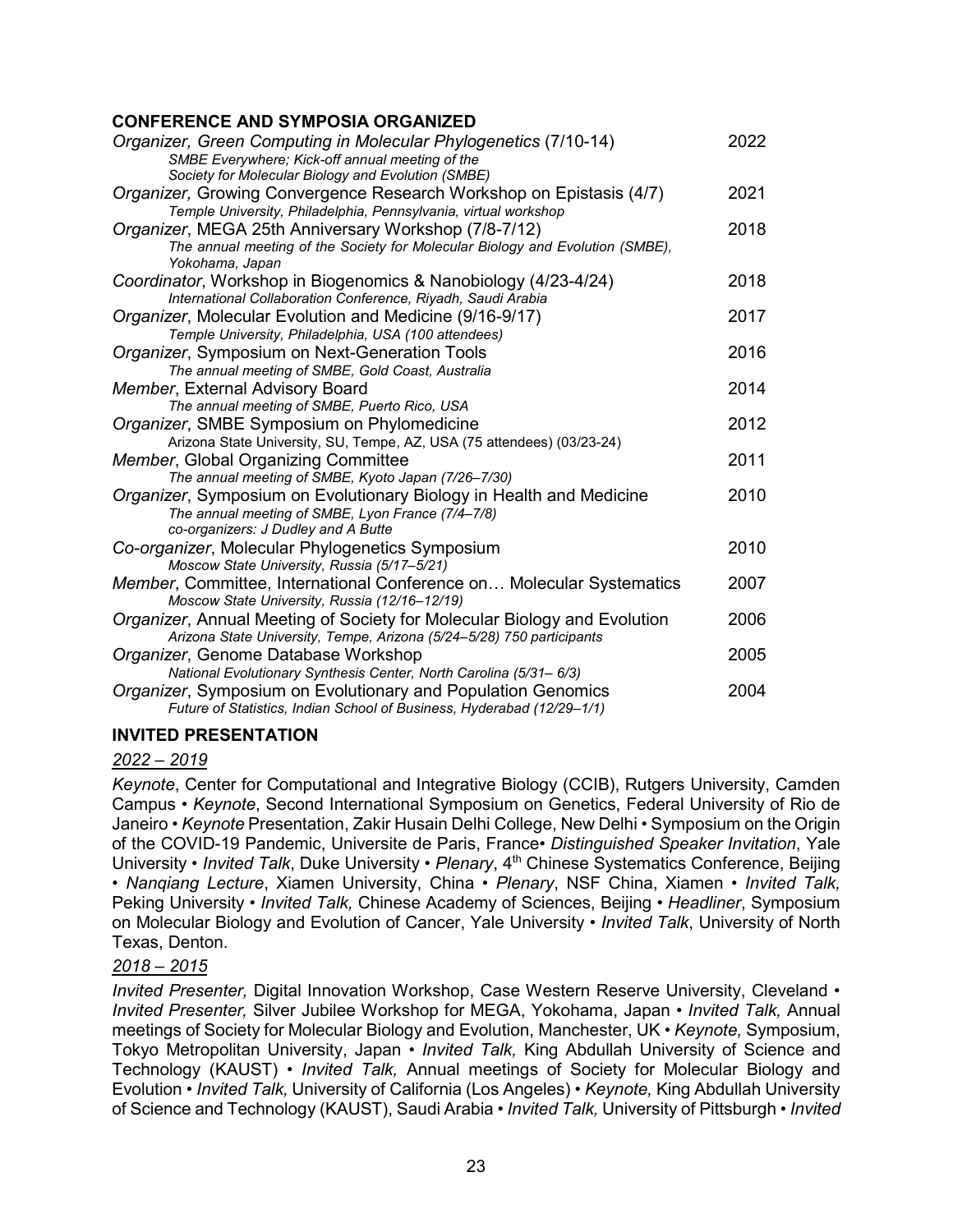*Presenter,* Symposium in the Annual meetings of Society for Molecular Biology and Evolution • *Invited Talk,* Arizona State University • *Invited Talk,* Northern Arizona University • *Keynote*, International Symposium ISEGB, Kaohsiung, Taiwan • *Invited Presenter,* Biodiversity Workshop, Temple University, Philadelphia • *Invited Talk,* Fox Chase Cancer Center, Philadelphia, PA • *Invited Talk,* University of Maryland, College Park, MD • *Plenary*, Center of Excellence in Genomic Medicine Research at King Abdulaziz University, KSA.

#### *2014 - 2013*

*Chancellor's Distinguished Speaker*, University of Missouri, Columbia, MO • *Keynote Address,* Temple University, Philadelphia, PA • *Invited Speaker* at two symposia, Society for Molecular Biology and Evolution Annual Conference, Puerto Rico • *Invited Presenter,* Research Center for Genomics and Bioinformatics International symposium, Tokyo Metropolitan University, Japan • *Invited Speaker,* Population Genetics Group, University of Bath, England • *Plenary,* Center of Excellence in Genomic Medicine Research at King Abdulaziz University, KSA • *VWR Distinguished Speaker,* Georgia Tech School of Biology • *Keynote Address,* Molecular Medicine: Next-Gen Sequencing for the Clinic, Frankfurt • *Nei Lecture,* SMBE Annual Meeting at Chicago, Illinois • *Invited Speaker,* Chinese Academy of Sciences (CAS), Beijing, China • *Invited Speaker,* Nanjing Normal University, China • *Invited Speaker,* Center of Excellence in Genomic Medicine Research at King Abdulaziz University, KSA • *Invited Presenter,* Quantitative Biology Colloquium, University of Arizona, Tucson, AZ • *Invited Speaker,* Mount Sinai School of Medicine CME Seminar Series, New York, NY • *Invited Speaker,* National Cancer Institute Conference of Physical Sciences-Oncology, Scottsdale, Arizona • *Invited Speaker,* Temple University, Department of Biology, Philadelphia, Pennsylvania • *Keynote Speaker,* Sigma Xi, Oakland University, Rochester, Michigan

### *2012 – 2011*

*Plenary Speaker*, Society for Evolutionary Studies Annual Meetings at Tokyo Metropolitan University • SMBE Annual Meeting (The animal tree of life and its application) at Dublin, Ireland • Biomedicine: Big Data and New Paths to Personalized Medicine, ASU • International Conference on Bioinformatics & Computational Biology at BKK, Thailand • SMBE Satellite Meeting on Phylomedicine at Arizona State University • ORSP Research Seminar Series at Midwestern University, Phoenix, Arizona • Molecular Biosciences Seminar Presentation on Phylomedicine at Montana State • *Keynote Speaker,* Young Scientists' Workshop on Evolutionary Genomics at Tokyo, Japan • SMBE Annual Meeting (Methods for multiple alignment and phylogenetic tree) at Kyoto, Japan • International Society for Molecular Biology/ECCB (SNPSigs Selection) at Vienna, Austria • Workshop on Bioinformatics Software for Comparative Genomics and Metagenomics. The Smithsonian Institution (SI), American Museum of Natural History (AMNH) and the Food and Drug Administration (FDA) • Department of Biomedical Informatics, ASU • Barrett Honors College, ASU • SMBE Symposium on Molecular and Genomic Evolution at Penn State University • Keynote, Mini-symposium on Data Mining for Biomedical Informatics at SIAM International Conference on Data Mining, Mesa, Arizona • *Keynote,* Interdisciplinary Graduate Student's Symposium on Evolution Across Fields at Institute for Evolution and Biodiversity, Muenster, Germany

# *2010 – 2008*

*Plenary Speaker,* Molecular Phylogenetics Symposium, Russia • Stanford University, California, USA • Symphogen Corporation (Copenhagen) • Chalk Talk, Physics Department, ASU • Spirit of Senses Group, Phoenix, Arizona • University of Cologne, Germany • Quantitative Expression Analysis workshop at Drosophila Research Conference, Chicago, Illinois • University of North Carolina, Charlotte, NC • Washington University, St. Louis, MO • Keynote, Symposium on Evolutionary Bioinformatics, Lava Springs, Idaho State University • Japan Biological Information Research Center (JBIRC), Tokyo, Japan • Symposium on New Insight of Genome Evolution into Fundamental Activities of Life, National Institute of Genetics (NIG) and the Tokyo Institute of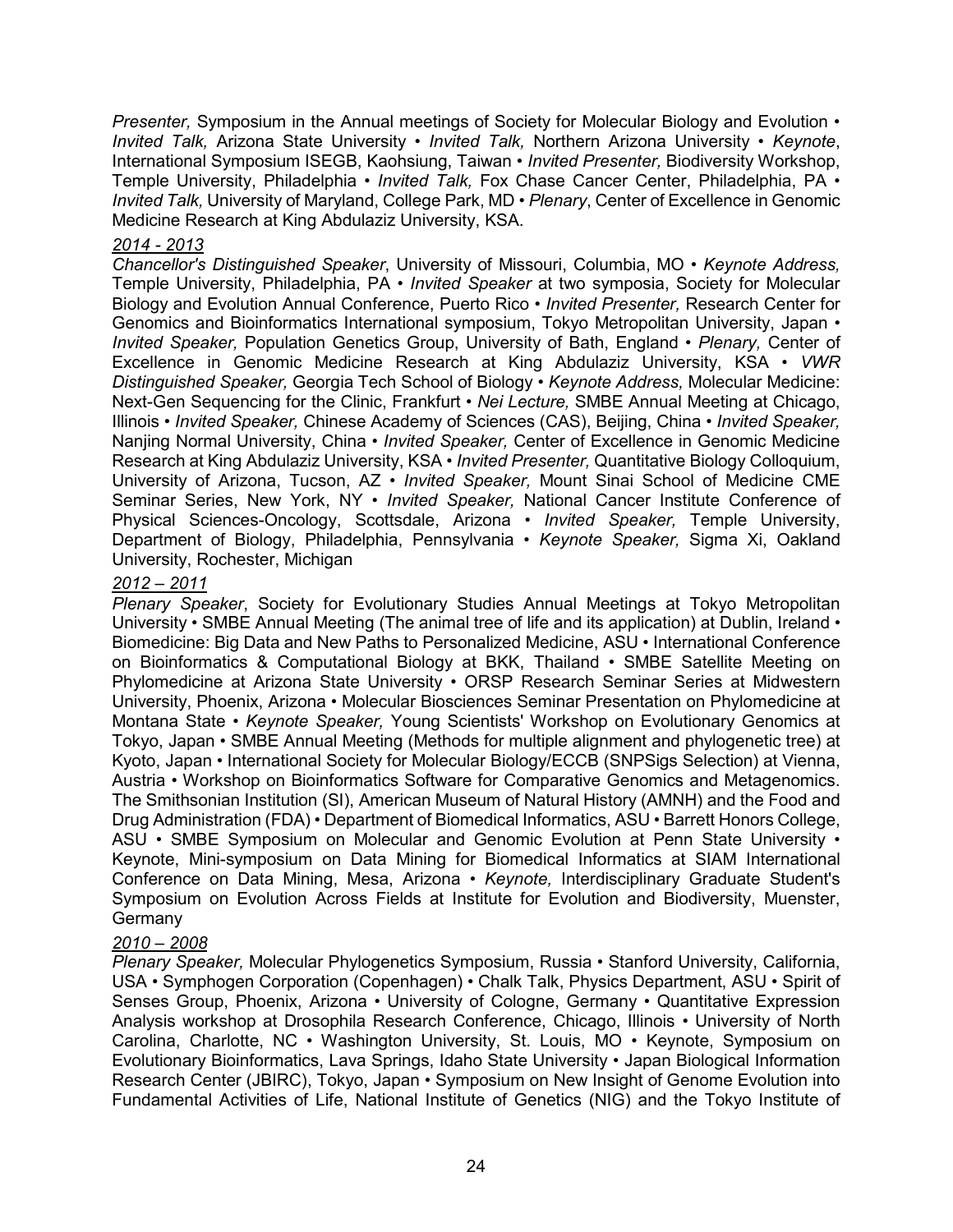Technology (TIT), Japan • Global Center for Excellence, Hokkaido University, Sapporo, Japan • Discussion leader, Computational and Statistical Advances, Gordon Conference in Molecular Evolution at Ventura, California

#### *2007 – 2005*

SOLUR Program, Arizona State University • Department of Biomedical Informatics, Arizona State University • FlyBase Advisory Group at Harvard University, Boston, MA • Keynote Speaker, Ohio Collaborative Conference on Bioinformatics (OCCBIO) at Miami University, Oxford, Ohio, • EMBO workshop on "Human Evolution and Disease" at Center for Cellular and Molecular Biology, Hyderabad, India • Department of Biological Sciences, University of Idaho, Moscow, ID • Microbiology Department, Montana State University, Bozeman, MT • ASU Emeritus Faculty Association, Tempe, Arizona • Symposium on Molecular Evolution at Moscow Conference on Computational Molecular Biology, Moscow State University, Russia • Symposium on Systems Biology at Moscow Conference on Computational Molecular Biology, Moscow State University, Russia • Special presentation to the Panel on Chemical Imaging, National Academies (USA), Washington DC

# *2004 – 2002*

Symposium on Evolutionary and Population Genomics at Future of Statistics Conference, Hyderabad, India • Symposium on Advances in Methods for Estimating Species Divergence Dates using Molecular Data at International Congress of Zoology, Beijing, China • Symposium on Molecular Phylogeny and Molecular Clocks at Annual Meeting of SMBE, Penn State University, University Park, PA • Hexapodium, Center for Insect Research, University of Arizona • Techniques Workshop at 44th Annual Drosophila Research Conference, Chicago, IL • Comparative and Functional Genomics Workshop, Wellcome Trust and Dept. of Energy, Hinxton, Camridgeshire, UK • Annual Meeting of SMBE, Newport Beach, CA • Department of Biology, Duke University, Durham, NC • Bioinformatics Research Center, North Carolina State University, Raleigh, NC • Symposium on Evolutionary Genetics at Annual meeting of the American Genetic Association, Arizona State University, Tempe, Arizona • The 12th International Workshop on Beyond the Identification of Transcribed Sequences: Functional, Evolutionary, and Expression Analysis sponsored by Department of Energy, Washington, DC • The 18th International Symposium in Conjunction with Award of the International Prize for Biology, Tokyo, Japan • Department of Biology, Indiana University, Bloomington, Indiana • Department of Computer Science, Arizona State University, Tempe, AZ • Department of Biology, University of Michigan, Ann Arbor, Michigan

# *2001 – 1995*

International Workshop on Population Genetics at University of Montreal, Montreal, Canada • ASU President's Community Enrichment Program, Phoenix, Arizona • Department of Biology, Ohio State University, Columbus, Ohio • Department of Biology, Hong Kong University, Hong Kong, China (2 lectures) • Department of Biology, Syracuse University, Syracuse, New York • Program in Ecology and Evolutionary Biology, University of Illinois, Urbana Champaign, Illinois • Department of Biology, Grand Canyon University, Phoenix, Arizona • Ecology & Evolutionary Biology Program/IGERT, Indiana University, Bloomington, Indiana • Department of Biology, Tokyo Metropolitan University, Tokyo, Japan • Biomedical Engineering, Indian Institute of Science, Bangalore, India • Department of Biology, Tokyo Metropolitan University, Tokyo, Japan • Graduate University for Advanced Studies, Hayama, Japan • Genetics Program, University of Arizona, Tucson, Arizona• Birla Institute of Technology & Sciences, Pilani, India • University of South Carolina, Columbia, South Carolina • Symposium on Genomic Diversity at Annual meeting of the American Genetic Association, Pennsylvania State University, University Park, PA • Department of Biology, Arizona State University-West, Phoenix, Arizona • Department of Zoology and Genetics, Iowa State University, Ames, Iowa • Symposium on Large Phylogenies at Annual meeting of the Society for the Study of Systematic Biology, University of Colorado, Boulder,